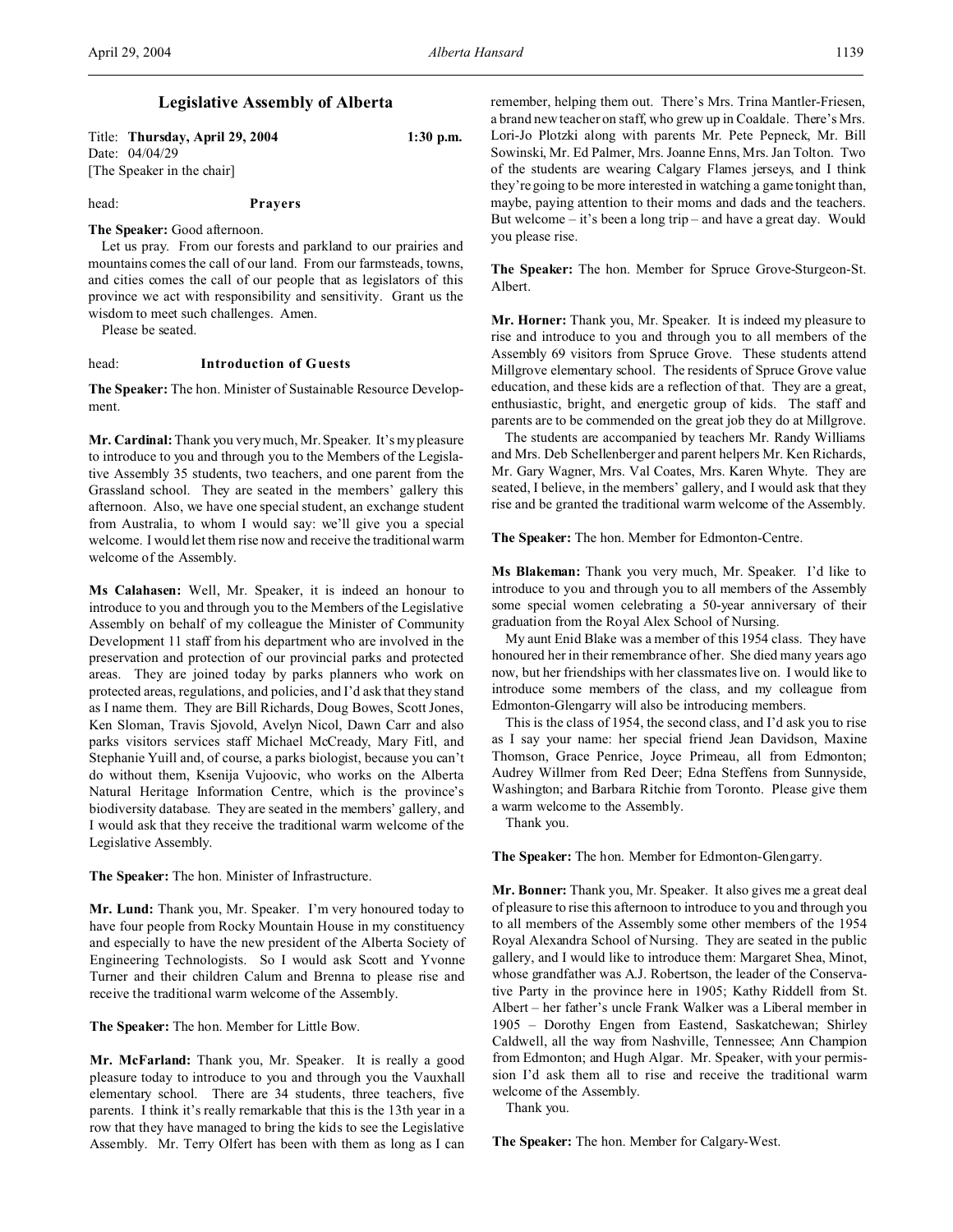**Ms Kryczka:** Thank you, Mr. Speaker. I'm very pleased to introduce to you and through you to this Assembly today two guests who are well known to most of us. First, Doug Graham, who is the Progressive Conservative Party's new president, voted in by party delegates at last weekend's AGM in Banff. Doug is an Albertan who is outstanding in many ways: professionally as a lawyer, as a husband and father, as a community volunteer, and as a dedicated member of the PC Party for 20 years. I have to say that I've been fortunate to have his support on the Calgary-West board for many years. Now party members will benefit from Doug's broad experience and leadership, especially as we move into an election year. I would also like to introduce my second guest, Marilyn Haley, the very capable executive director of PC Alberta. As they are both standing, I would now ask all members of this Assembly to give them the traditional warm welcome.

## **The Speaker:** The hon. Member for Medicine Hat.

**Mr. Renner:** Thank you very much, Mr. Speaker. It's my pleasure to introduce to you and through you to Members of the Legislative Assembly another important guest that we have seated in the members' gallery, a guest that I have had the pleasure of actually introducing before but in another capacity because, like the senior Progressive Conservative Association, there is another organization that has recently had a change in its presidents. It's my pleasure to introduce to the members someone who previously was the vicepresident of the Progressive Conservative Youth and now is serving that great organization as its president. A long-time Alberta resident, an individual who has just completed his master's degree at the University of Alberta, I know he will do an outstanding job in his capacity as president and leader of PC Youth. I would ask Mr. David McColl to rise and receive the usual warm welcome of members of the House.

# head: *1:40* **Ministerial Statements**

**The Speaker:** The hon. Minister of Economic Development.

# **Calgary Flames**

**Mr. Norris:** Thank you very much, Mr. Speaker. As everyone knows, it's springtime in Alberta, and with spring comes playoff hockey. Last year at this time I rose to talk about the beloved Edmonton Oilers. This year I don't have that option, so I rise to talk about the remarkable Calgary Flames.

Mr. Speaker, the Calgary Flames' playoff presence makes a number of important impacts in Alberta. It speaks to a vibrant economy. I'm told by my colleague from Calgary that there are no available Flames jerseys left for sale in Edmonton, if you wanted to buy one. It speaks for great inputs into small business, particularly those in the hospitality sector. It is a true showcase of Alberta. I'm told by my department that some 24 million Americans and Canadians tuned in the other night to see the Calgary Flames defeat the Detroit Red Wings, obviously great advertising for this glorious province and the absolutely beautiful city of Calgary.

Mr. Speaker, I'd like to suggest to Edmonton MLAs and others who have supported the Oilers with a great vengeance that we now recognize that our true hope lies in the Calgary Flames and we refer to them now as Alberta's team. To that end I would like to offer on behalf of all government members both north and south to Ken King, the general manager; Coach Sutter; the ownership group; and his team who have put so much effort into getting Calgary back into the playoffs: we all support you, we all wish you well, and we hope that things go extremely well.

One other comment, Mr. Speaker, that I have to make: Flames in six. Thank you very much.

**The Speaker:** The hon. Member for Edmonton-Gold Bar.

**Mr. MacDonald:** Thank you, Mr. Speaker. As a proud Edmontonian I was rooting for the Oilers all the way, but now only one Alberta team has a shot at the 2004 Stanley Cup, so as a proud Albertan I hear myself chanting: go, Flames, go.

The friendly rivalry between Alberta's major cities has been put aside as many Edmontonians cheer on the Calgary Flames as they do their best to return the cup to western Canada. In a gritty, hardfought win over the Detroit Red Wings on Tuesday the Flames showed that speed, determination, and teamwork gets the job done. Let's hope that this speed, determination, and teamwork never burn out on Calgary's Flames.

The Flames have been propelled to victory by the support of Albertans watching them with pride, and we would be remiss not to recognize the fans because it is their support that helps spirit the team to victory. Flames fans have made the Saddledome a formidable place for any opposing team this season. Calgary supporters truly feel that they are valued by their team, and the Flames always respond with 60 minutes and sometimes more of spirited effort every game.

The Flames rely on the determination of their players and their fans to stay alive in the playoffs. The small-market team does not have the salary base of rivals like the Detroit Red Wings. Flames players have proven that they are talented, and even the Detroit coach admits that talent is the heart of the Flames team. The Flames have proven that you can't buy a cup with money. It takes team effort to get you there.

The Flames' roster is well oiled. Team captain Jarome Iginla was born in Edmonton. Defenceman Mike Commodore hails from Fort Saskatchewan. Let's hope that tonight they can continue making all Albertans proud with their performance, and let all of Alberta stand behind the team because they are Alberta's Flames for the rest of this year's playoffs. Let's hope the Flames can extinguish the Red Wings. May the red light behind the Detroit goal burn bright red often and not be lost in the sea of red.

Thank you.

**The Speaker:** I suspect, hon. member, that if unanimous request were asked for, it would be provided, so I'm anticipating that. Would that be fine, to recognize . . .

[Unanimous consent granted]

**The Speaker:** The hon. Member for Edmonton-Highlands.

**Mr. Mason:** Thank you very much, Mr. Speaker. I almost wish that it had been withheld today, but nevertheless I will do my duty.

 Mr. Speaker, the Calgary Flames are ruining some good jokes here in Edmonton. No longer can Edmontonians confidently tell how you spell "dynasty" in Calgary: o-n-e. No longer can we chuckle about the first sign of spring in Calgary: not robins, but the Flames on the golf course. These jokes, enjoyed for years by countless Edmontonians, no longer have meaning. They have been ruined by the outstanding performance of the Calgary Flames Hockey Club in this season. But ample compensation has been forthcoming. The great hockey, the outstanding performance in the series against the Vancouver Canucks, and the chance to cheer on an Alberta team all the way to the Stanley Cup are more than sufficient recompense.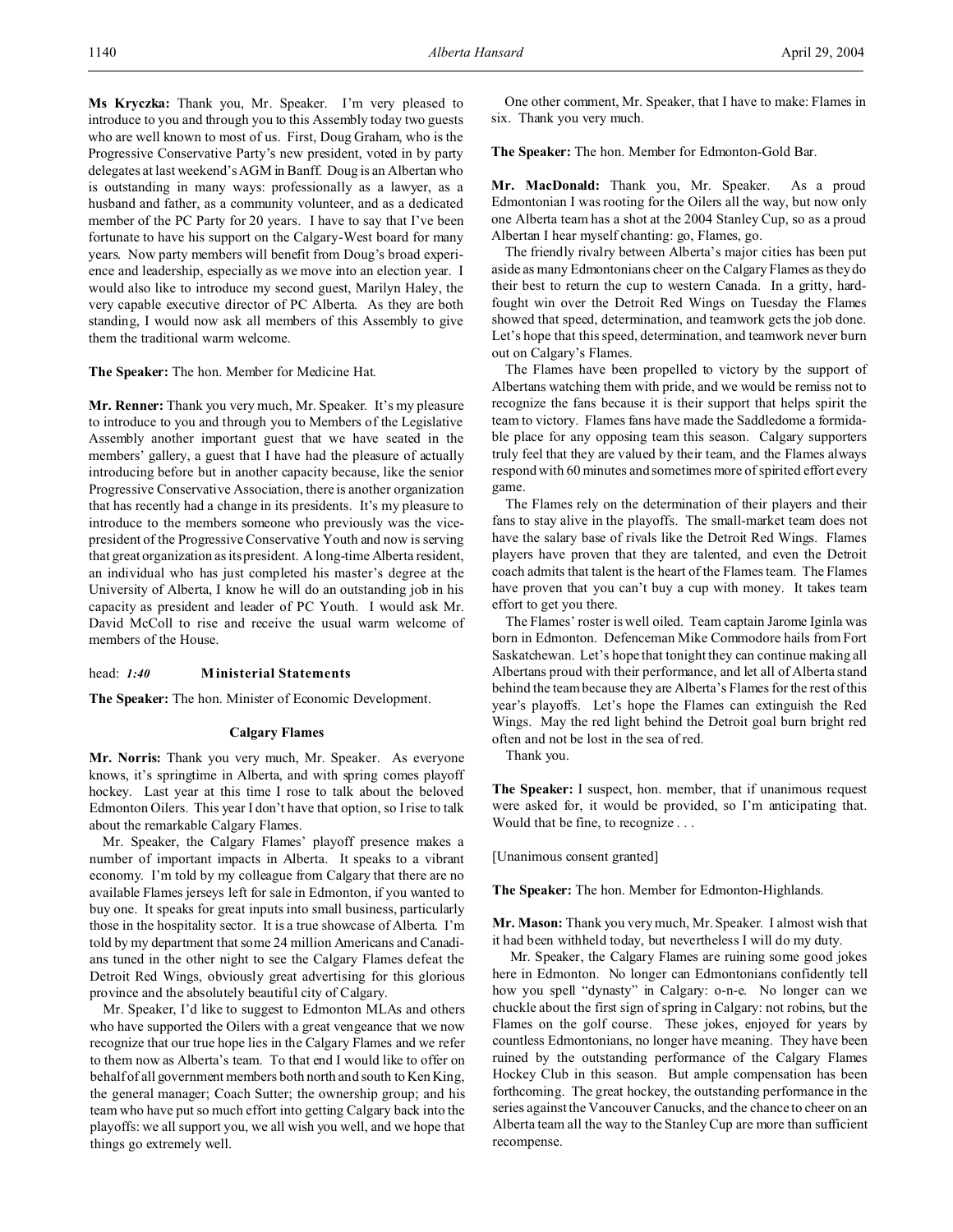I'm sure I speak for almost all Edmontonians in wishing the best of luck to the Calgary Flames in bringing the Stanley Cup back to Alberta.

## head: **Oral Question Period**

# **Municipal Funding**

**Dr. Taft:** Mr. Speaker, for the past decade Alberta's municipalities have borne much of the brunt of this government's deficit-cutting policies. They've had to make do with less, increase user fees and property taxes, and curtail services. After all this the Premier belittles their contributions by saying, quote, I didn't hear any municipality offer to take up their share of the deficit, end quote. My questions are to the Premier. How can the Premier say that municipalities have not carried their weight when they had almost \$400 million cut from their budgets between 1992 and 2002?

**Mr. Klein:** Mr. Speaker, my earlier remarks were not meant to imply that municipalities weren't part of the work to pay off the deficit in the 1990s. I know they experienced cutbacks, just as every sector of this province did. It was applied equally. But what unnerved me, I guess, and what bothered me was the mayor of Calgary saying that automatically 20 per cent of any surplus should go to municipalities. Well, it wasn't automatic that 20 per cent of any deficit went to municipalities.

Mr. Speaker, I would remind the hon. member – he wasn't around then, but he was in government at that particular time – that we were going through some very tough times, '93,'94,'95. We had a structural deficit of \$3.4 billion annually that had accumulated into a debt of \$23 billion. We had to take some very strong and sometimes innovative actions to get that deficit off our back and to start paying down the debt.

One of the things that we did and municipalities did not do is that we immediately rolled back all salaries, including those of MLAs, by 5 per cent. We did a number of things to eliminate that deficit. All of them, of course, weren't on the backs of municipalities. We targeted every sector of government, including ourselves.

So when municipalities talk about an automatic 20 per cent of any surplus, I'm saying: will they automatically take 20 per cent of any deficit?

**Dr. Taft:** Can the Premier tell us how many millions of dollars the province saved and put towards the deficit by downloading provincial responsibilities onto municipalities?

**Mr. Klein:** Mr. Speaker, I guess the fundamental question is: are the Liberals now ashamed and are they now criticizing this government for doing what no other Canadian government had done at that particular time, and that is to eliminate the deficit? Are they now criticizing this government for doing what the people told us they wanted us to do?

You know, had the Liberals been the government – and they came closer than ever in 1993 – I'm sure that we would still be swimming in a sea of red ink. These Liberals over here are saying that deficits are the Canadian way: we love deficits; have a deficit. That's the way they operate, and that's the way they want us to operate. Well, we aren't going to do that.

*1:50*

**The Speaker:** The hon. leader.

**Dr. Taft:** Thank you, Mr. Speaker. When will this government contribute its fair share of the \$3 billion surplus to all those municipalities who did in fact contribute their fair share to eliminating the deficit and reducing the debt?

**Mr. Klein:** Mr. Speaker, it was in conjunction with municipalities that we worked out a different funding formula for transportation. They get a percentage now of the gas tax. The hon. Minister of Municipal Affairs has struck, I think, a very worthwhile, fruitful relationship with the AUMA, AAMD and C. We negotiate with municipalities relative to funding and funding formulas. We try to discuss these things in a rational manner. I was only responding to things that I heard in the media and through the media, and normally that's not the way that municipalities negotiate, and normally that's not the way the government negotiates with municipalities.

I know that that's the way the Liberals negotiate because the news media is their only negotiating power. They're quite content to simply fall into the trap – well, not fall into the trap, because they love it – and follow the fundamental premises of journalism, which are the five Cs of controversy, confusion, chaos, conflict, and confrontation. That's the way they operate, and that's the way they will continue to operate.

## **Government Aircraft**

**Dr. Taft:** Mr. Speaker, yesterday the Minister of Infrastructure revealed that on some flights using the government's air fleet, costs "are charged back to the department that the minister is responsible for." It appears that these costs are in addition to the over \$4 million it costs Executive Council per year to operate, maintain, and fly the government's air fleet. To the Premier: how much higher than \$4 million is the actual cost per year of the government's air fleet?

**Mr. Klein:** Mr. Speaker, I don't have that answer. Perhaps I'll defer to the Provincial Treasurer.

I'm wondering, you know, and I was contemplating yesterday: where are they coming from? What do they want us to do? The media are going to be asking the hon. Leader of the Official Opposition: what is their end point? What do they want? Perhaps the hon. leader can stand up and tell me. Do they want us to park all the planes? Do they want us to sell them all off? Do they want us to use them only to go to Small Town, Alberta? I have no idea.

Mr. Speaker, I would remind the hon. member that opposition members are entitled to use those aircraft, and there is complete disclosure. The manifests are available. Obviously, they're getting the information through FOIP and simply asking for the manifests. I have a manifest here dated 11-19-98, and it shows the hon. Minister of Health and Wellness, the hon. Minister of Energy, the hon. Member for Calgary-Mountain View, Gary Severtson, a former member of this Legislature, Gary Dickson, a former Liberal member of this Legislature representing Calgary-Buffalo, all going to the Grey Cup. I mean, that was public. It's wide open.

So I'm just asking the hon. member: to what end is he asking these questions? What does he want? Maybe I can provide him with an answer. What he is doing is creating an environment of suspicion and, as I said, feeding into the fundamental principles of journalism, those five Cs of controversy, confusion, chaos, conflict, confrontation, and so on. But he has never stood up and said: here's the agenda; here's what we want to do. Maybe he'll be honest for a change, stand up, and say precisely what he wants.

## **The Speaker:** The hon. leader.

**Dr. Taft:** Thank you. How much of this government's travel and communications budget, which has skyrocketed by 47 per cent to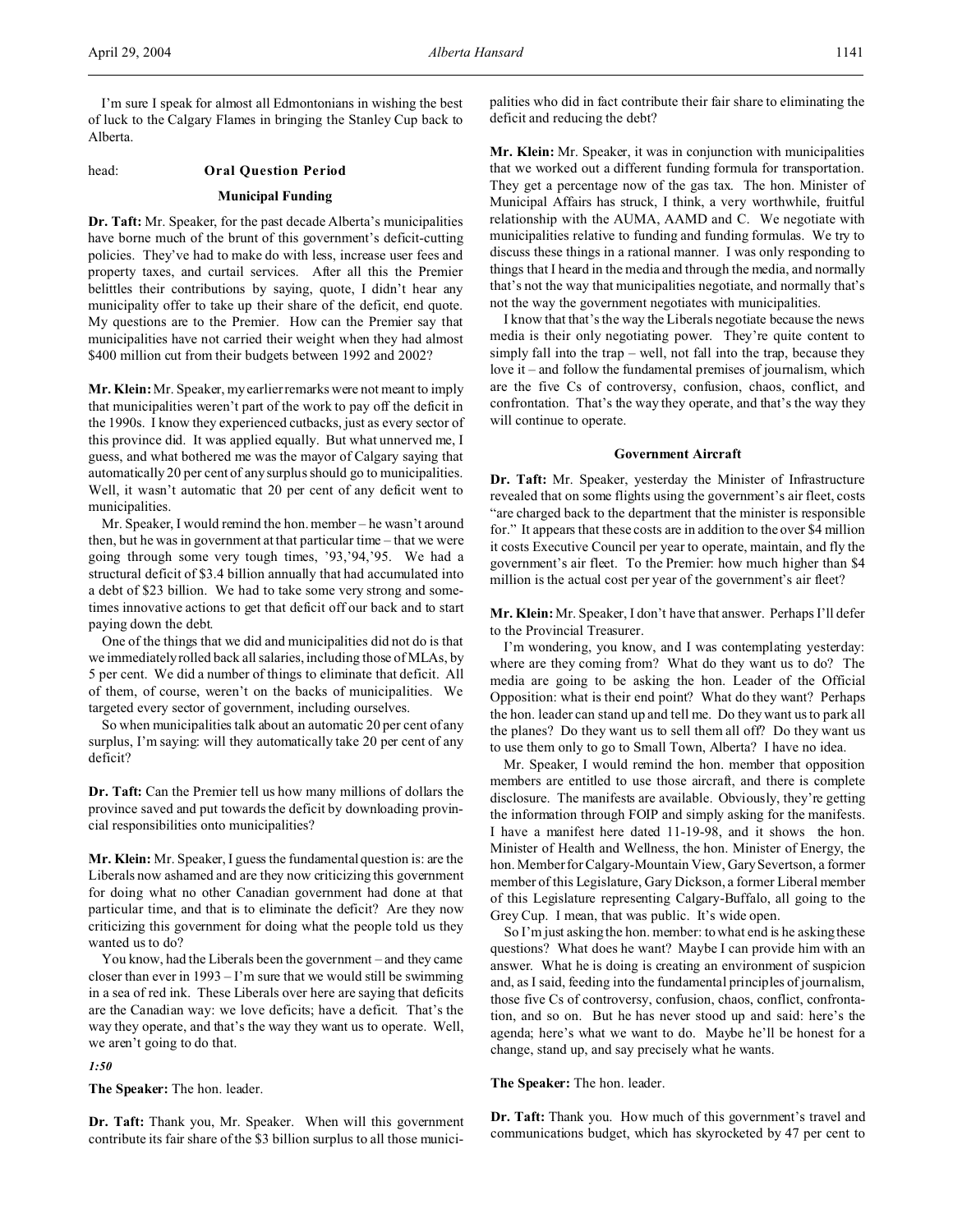\$131 million in just the past five years, is spent on keeping the government's air fleet in the air?

**Mr. Klein:** Well, again, I go: what is the end? What does he want? Does he want me to stop using the aircraft? Does he want the hon. Minister of Infrastructure, the Minister of Seniors? Does he want opposition members to stop using aircraft?

Mr. Speaker, relative to the figures, they're all available for examination by the opposition members, and ministers are available to answer questions relative to expenditures for communications and for air travel and for expense. There's the Public Accounts procedure where they can ask more questions. But what is the end? What is he leading up to? I'm curious.

**The Speaker:** The hon. leader.

**Dr. Taft:** Thank you. Well, the information isn't as available as the Premier says. Why won't this government be accountable – be accountable – to Alberta taxpayers and permit anyone to make copies of flight information as well as releasing the Premier's past travel itineraries? What are they hiding?

**Mr. Klein:** Mr. Speaker, if you ask for it, you will receive. I'd be glad to table this. This is a manifest from 1998. These are made available all the time.

But to what end? You know, whether I'm flying alone or flying with my wife or whether there are eight people on the King Air or six people on the 200, whether we're going to Oyen or to Toronto, I mean, to what end is he asking these questions? I'm perplexed, especially since the airplanes have been around since the 1970s.

Now, we did scale down; we sold our helicopters. Considering our fleet, outside of British Columbia, it's far smaller than most fleets in most provinces. What is the problem? Especially since we aren't flitting around like their federal cousins in Challenger jets and A320s fitted out like a living room. We don't use military people to act as stewards and stewardesses, flight attendants, and we aren't spending millions and millions and millions and millions of dollars on airplanes like the federal government.

**Dr. Taft:** Well, we don't know.

**Mr. Klein:** Well, they do know. They've alluded to what the feds post on their web site. Well, Mr. Speaker, you can get this information. All the hon. member needs to do is ask for it.

**The Speaker:** Third Official Opposition main question. The hon. Leader of the Official Opposition.

# **Premier's Travel**

**Dr. Taft:** Thank you, Mr. Speaker. Well, yesterday in response to questions about taking a government aircraft to an exclusive golf course in Nova Scotia the Premier said, "Big deal." Well, Mr. Premier, it is a big deal to Albertans when they see the government abusing their tax dollars. To the Premier: can the Premier make it clear? Was the Fox Harb'r trip government business, or was it PC Party business?

**Mr. Klein:** Well, that's an interesting question. You know, he didn't need a researcher to dig up the question because the same question was asked yesterday by a member of the media.

Mr. Speaker, I considered it to be government business, but if the party paid for it, that's fine too. So what? And that's what I say again.

Mr. Speaker, I stopped there at the invitation of Ron Joyce, a wellknown businessperson in Canada, the former CEO of Tim Hortons, a former co-owner of the Calgary Flames, a member of the Order of Canada, who brought together about 40 business leaders from throughout North America. He invited me down to do a little golfing and to do a little networking with some of these people and said: this is a good opportunity for you to tell some of the biggest players in America about the Alberta advantage.

As it turned out, the party picked up the tab for Fox Harb'r, but I would have considered it a government expense. If the party picked it up, all that much better. I don't know what he's complaining about other than that their party, being as bankrupt as it is, could never afford it.

*2:00*

**The Speaker:** The hon. leader.

**Dr. Taft:** Well, thank you, Mr. Speaker. This is puzzling. Is it government policy to allow the PC Party to pay for government business?

**Mr. Klein:** Mr. Speaker, I don't care. He can pay for my trips, if he wants, out of his own pocket. If it saves the taxpayers' dollars, who cares?

Mr. Speaker, I'm not getting a lot of cards and letters, notwithstanding the fact that he's trying to make this an issue. I'm getting no phone calls, no mail on this particular issue because people, good-thinking Albertans, understand, you know, the need to travel, the need to meet people, the need to influence especially those people who can . . .

**Mr. Bonner:** Lower your handicap?

**Mr. Klein:** Fine. That, too, if a golf game goes along with it. Are you telling me that no members over there, none of them, golf or participate on the golf course? If none of them golf, then stand up and say so. If you have never ever been on the golf course and have never discussed business on the golf course, stand up and say so, because I'll challenge you. You'll be telling a big fib if you stand up and say that you've never done that. It's all right for them to do it, but it's not all right for me to do it. I mean, do I see a double standard here?

**The Speaker:** The hon. member.

**Dr. Taft:** Thank you. Can the Premier, in the spirit of openness that he's suggesting here, tell Albertans how many times he has used their tax dollars or perhaps their tax deductible political contributions to help fund other golfing trips or other vacations?

**Mr. Klein:** Mr. Speaker, that is absolutely none of his business. Absolutely none of his business. How I use party money, how I use my own money is none of his business whatsoever. He should be ashamed for asking that question. Will this hon. member stand up and tell me how much of his own money he spends on anything? I don't question him about, you know, his government pension with the university and the salary he gets, but they seem to take the liberty of questioning us on everything when they're as guilty as sin on most things. The hon. Member for Edmonton-Gold Bar, for instance, spent \$10,000 last year to travel around a constituency that you could spit across.

**The Speaker:** The hon. leader of the third party.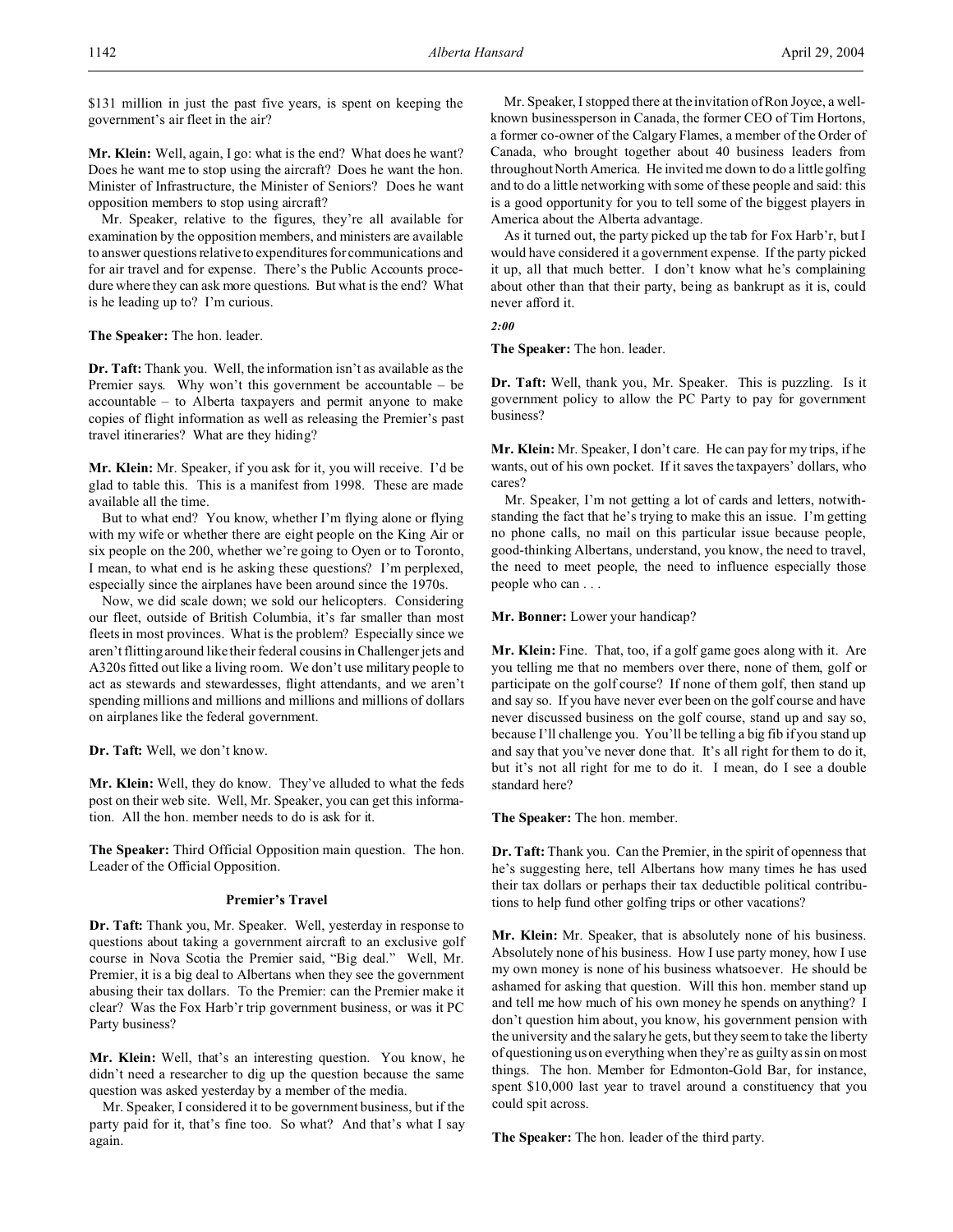# **Health Care Reform**

**Dr. Pannu:** Thank you, Mr. Speaker. Albertans have every right to be cynical about this government's latest phony fight with Ottawa over health care. It's pretty clear that the federal Liberals, despite yesterday's backtracking, are onside with the Tory government in wanting to expand private, for-profit delivery in the public health care system. This position of the Martin Liberals nicely dovetails with that of the federal Conservatives under Stephen Harper, leaving only the New Democrats opposed to the agenda of creeping privatization and two-tiered health care. To the Premier: why has the government delayed the release of its two-tiered health care proposals until after the likely date of the next federal election if not to protect the political hides of their federal Conservative cousins?

**Mr. Klein:** To protect the hides of the federal Conservative cousins? Well, the federal Conservatives, like the provincial Liberals, do not develop policy. It's the federal Liberals that develop policy. So we're not doing anything to protect anyone's hide.

We're doing health reform and undertaking health reform initiatives to protect the health system so that it will be there for our children and our grandchildren and our great-grandchildren in future years. That's why we're doing it, Mr. Speaker. We aren't paying any attention nor do we quite frankly care what the feds do or what the federal Conservatives do or don't do. We will participate with them on matters that will achieve efficiencies in the health system nationally, but relative to our responsibilities we will proceed with our health reforms with or without a federal election.

**The Speaker:** The hon. member.

**Dr. Pannu:** Thank you, Mr. Speaker. Given that this government is hiding its two-tiered health care plan to avoid creating political troubles for the federal Conservatives during the federal election, can the Premier please confirm that one of the proposals in this government's health care package is to delist some services and force Albertans to buy supplementary private insurance to cover them?

**Mr. Klein:** Well, again, Mr. Speaker, he's trying to draw us into that 15-second sound bite that is so appealing to the provincial Liberals and the provincial NDs. I'm not going to be drawn into that.

Mr. Speaker, all of our health reforms will be brought together in a package. We hope to have that package tabled by the end of June, at which time it will be discussed by caucus. Then it will go out for public consultation. I can see then, for the first time in a long time, both the Liberals and the NDs hitting the road at great taxpayer expense, racking up mileage, to lambaste the report and try to influence the way the public, the ordinary Albertan, reacts to that report. Just watch them.

**The Speaker:** The hon. member.

**Dr. Pannu:** Thank you, Mr. Speaker. Albertans are wondering what it is about the province's two-tiered health care plan that this Tory government wants to keep hidden from Albertans and Canadians until after the upcoming federal election is safely out of the way.

**Mr. Klein:** Mr. Speaker, I'm interested to know what the hon. member means by two-tiered. You know, there are some across Canada, including NDs, who say: well, the system is now two tiered. It's two tiered to the extent that people with money can go to the United States, but I'm not going to get into that.

Mr. Speaker, we're interested in reform to achieve sustainability,

and this will include a multitude of things, hopefully. I've said that perhaps there may be some interpretations of what we do that might or maybe might not be in contravention of the principles of the Canada Health Act. That remains to be seen.

Mr. Speaker, I would advise the hon. member to wait and see, and when the report in its entirety comes out, when that report along with the Mazankowski report and the plan comes out in its entirety, then he can get all excited about it and all itchy and all tingly and say, "Oh, boy, is this ever good stuff," and then start to travel the province to tell the people, as I suspect he will do, how bad we are. And you know what? I hope that he does, because they will finally get to see the great Raj Pannu for what he actually is: a nothing.

**The Speaker:** Well, we do have a rule about names. I will suggest to the Premier that he should recant that and not mention names.

The hon. Member for Edmonton-Glenora, followed by the hon. Member for Edmonton-Gold Bar.

# *2:10* **Assured Income for the Severely Handicapped**

**Mr. Hutton:** Thank you very much, Mr. Speaker. Every day my constituency office and those of some of my colleagues receive calls from people who are struggling to make ends meet on \$850 a month that they receive through the assured income for the severely handicapped, which is better known as AISH. They have to cover rising costs in utilities, housing, and groceries on an income that has been fixed since 1999. The average rent for a two-bedroom apartment in Alberta is \$665 a month. My question is to the hon. Minister of Human Resources and Employment. How can you justify giving most AISH recipients what amounts to less than minimum wage?

**The Speaker:** The hon. minister.

**Mr. Dunford:** Well, Mr. Speaker, thank you very much. The AISH income that we provide of \$850 a month is meant, really, to cover basic needs. I'll grant the hon. member that it's not a lot but still one of the most generous programs of its kind that is available in Canada.

Even though, as he indicates, there has been no increase in the AISH income support levels since 1999, we've actually increased the AISH budget by more than \$120 million over that particular period. Now, most of that, of course, is due to growth, but also we are experiencing what anyone else is that has to pay for medical costs, and this has been a dramatic increase. In 1999 the number that we were spending on medical costs for AISH recipients was \$63 million. This past year that had risen to \$118 million. It's an increase of 87 per cent.

Now, obviously, we just cannot stand here and do nothing about this, so we've provided for an AISH review to come up this fall, and these are some of the issues that we're going to have to deal with.

**The Speaker:** The hon. member.

**Mr. Hutton:** Thank you, Mr. Speaker. My first supplemental is to the same minister. How can families afford to live on such little income?

**Mr. Dunford:** The first thing, I think, to understand is that of the 32,000 Albertans that we have covered by the AISH program, about 90 per cent are single without any dependants. So we need to bring in the context here that, of course, they are just supporting themselves.

The other thing that we have to remember – and of course it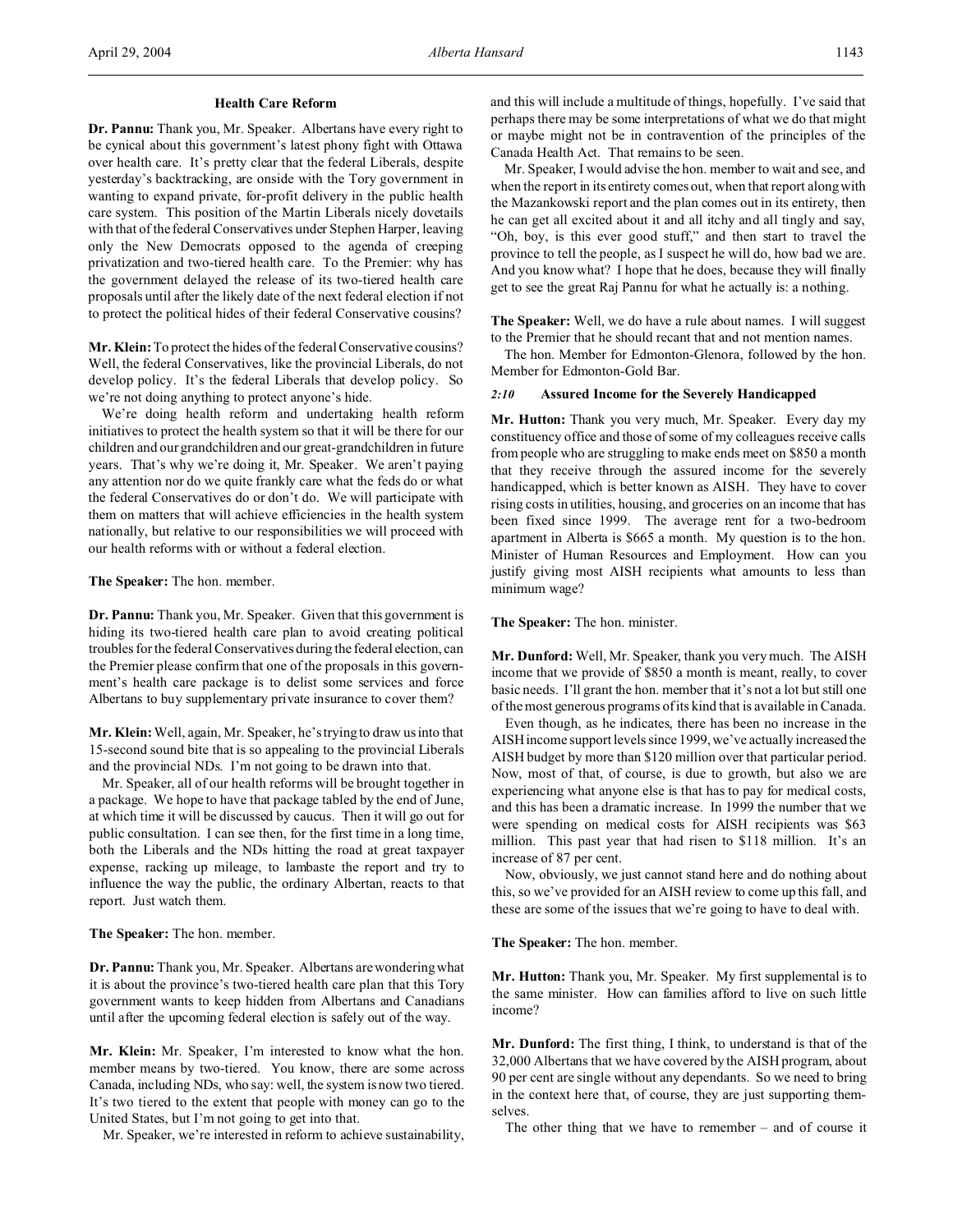applies to other support programs as well but particularly to AISH – is that they get a health benefits card that provides them comprehensive health coverage. So we're looking at premium-free Alberta health care. We're looking at prescription drugs, dental and optical services, emergency ambulance, and, if they happen to be diabetic, then essential diabetic supplies. The value of this, of course, will vary by unique individual, but really what we're looking at, Mr. Speaker, is an average of \$300 a month.

So we have the income, we have the medical support, and as a matter of fact many AISH clients actually have additional income as well.

# **The Speaker:** The hon. member.

**Mr. Hutton:** Thank you, Mr. Speaker. My final supplemental is to the same minister. If they are only earning \$850, what do you suggest I say to my AISH constituents?

**Mr. Dunford:** Well, I get the calls as well as any other member here in the House. You know, we have started to keep track again of how people do make ends meet. We're told that some folks have started to move into shared accommodation, and we try to accommodate that. Certainly, my hon. colleague in Seniors has been working very, very hard on affordable housing throughout the province. Of course, some of them, because they want to contribute, have gone into parttime jobs. Others, of course, perhaps like many of us here, have quit smoking, all of these kinds of choices. There are resources in the community that are available. It's not just the provincial government that tries to help out low-income Albertans. AISH clients would certainly fall into this area.

Again, if the person is capable of taking on work, they can earn up to \$1,332 through employment before they would lose their AISH benefits.

**The Speaker:** The hon. Member for Edmonton-Gold Bar, followed by the hon. Member for Edmonton-Calder.

#### **Electricity Pricing**

**Mr. MacDonald:** Thank you, Mr. Speaker. Instead of leading the charge on consumer protection, this government is falling far, far behind other jurisdictions. Recently the Montana Public Service Commission began investigating whether the state's consumers lost millions in the electricity market manipulations that plagued the west in 2000 and 2001. Of the 14 companies under investigation seven are able to operate in Alberta. My first question is to the Premier. Will the Premier park his plane in the hangar long enough to commit to conducting an independent public investigation into the possible manipulation of Alberta's electricity market in 2000 and 2001?

**Mr. Klein:** Mr. Speaker, you know, the preamble and the reference to the plane is completely uncalled for. The plane is parked right now. I think it is, but it should be flying because the worst thing you can do for an airplane – as I understand, it's like a boat – is to park it. The best thing you can do is to park a Liberal. Airplanes are built to fly, not to be parked.

Mr. Speaker, relative to the situation in Montana and what they are doing there, that is entirely up to that state. The Alberta system is working. I can say this before I have the hon. minister respond: clear rules are in place and are continually being examined to ensure a fair and efficient market.

With respect to the Montana situation I'll have the hon. Minister of Energy respond.

**The Speaker:** Well, the Montana situation has no jurisdiction in this House.

Proceed.

**Mr. MacDonald:** Thank you, Mr. Speaker. Again to the Premier: without an independent public investigation, how can Albertans be sure they weren't ripped off in this electricity deregulation boondoggle that your government caused?

**Mr. Klein:** Mr. Speaker, I would like to remind the hon. member – he either has a very short memory, or he prefers not to remember or prefers for political reasons not to mention the investigation into similar allegations that was undertaken in the year 2000 relative to market manipulation. That issue was investigated. I don't know by whom. I think it was consumer affairs. If it wasn't, it was by the Alberta Energy and Utilities Board, or the EUB. The ruling was that there was no clear evidence that Alberta consumers ever bore any costs arising from market manipulation.

So, Mr. Speaker, for this hon. member to stand up and imply that there has never been an investigation is, to say the least, misleading. Like so many other statements that come from the Liberals that are misleading, I would ask him once again to stand up and apologize to Albertans for trying to mislead them.

**Mr. MacDonald:** Again, Mr. Speaker, to the Premier: when will this government finally stand up for consumers and initiate an investigation into electricity price manipulation in this province in the years 2000 and 2001? What are you afraid of?

**Mr. Klein:** Mr. Speaker, I already said that in late 2000 allegations were investigated and that there was no clear evidence that Alberta consumers have borne any costs arising from market manipulation. I would add that the market surveillance administrator has always had the authority to take action against unfair market practices.

#### *2:20*

Now, I would suggest that if this hon. member has any evidence of market manipulation other than innuendo – and they're so good at innuendo. They're so good at standing up and implying something is wrong without stating it, but through innuendo they imply it. Will this hon. member commit to the media that there is something wrong? Will he commit to the media that, yes, there is something wrong and that he is going to demand that the market surveillance administrator investigate? He has not, Mr. Speaker. He has not.

I have not received a copy of a letter. The public certainly haven't been informed of any official request by this member or any other member to have an investigation launched, but if he has evidence of market manipulation, then take that evidence to the market surveillance administrator and let him investigate it. I suspect that he doesn't have any evidence at all, and he is simply using vicious innuendo to create suspicion.

**The Speaker:** The hon. Member for Edmonton-Calder, followed by the hon. Member for Edmonton-Centre.

## **Home-schooling Regulations**

**Mr. Rathgeber:** Thank you very much, Mr. Speaker. Homeschooling is becoming a popular and effective means to educate Alberta's children. In fact, nearly 10,000 students in Alberta are educated using this method. However, proposed home-schooling regulations appear to threaten the flexibility and the individual model on which home-schooling is based. My questions are for the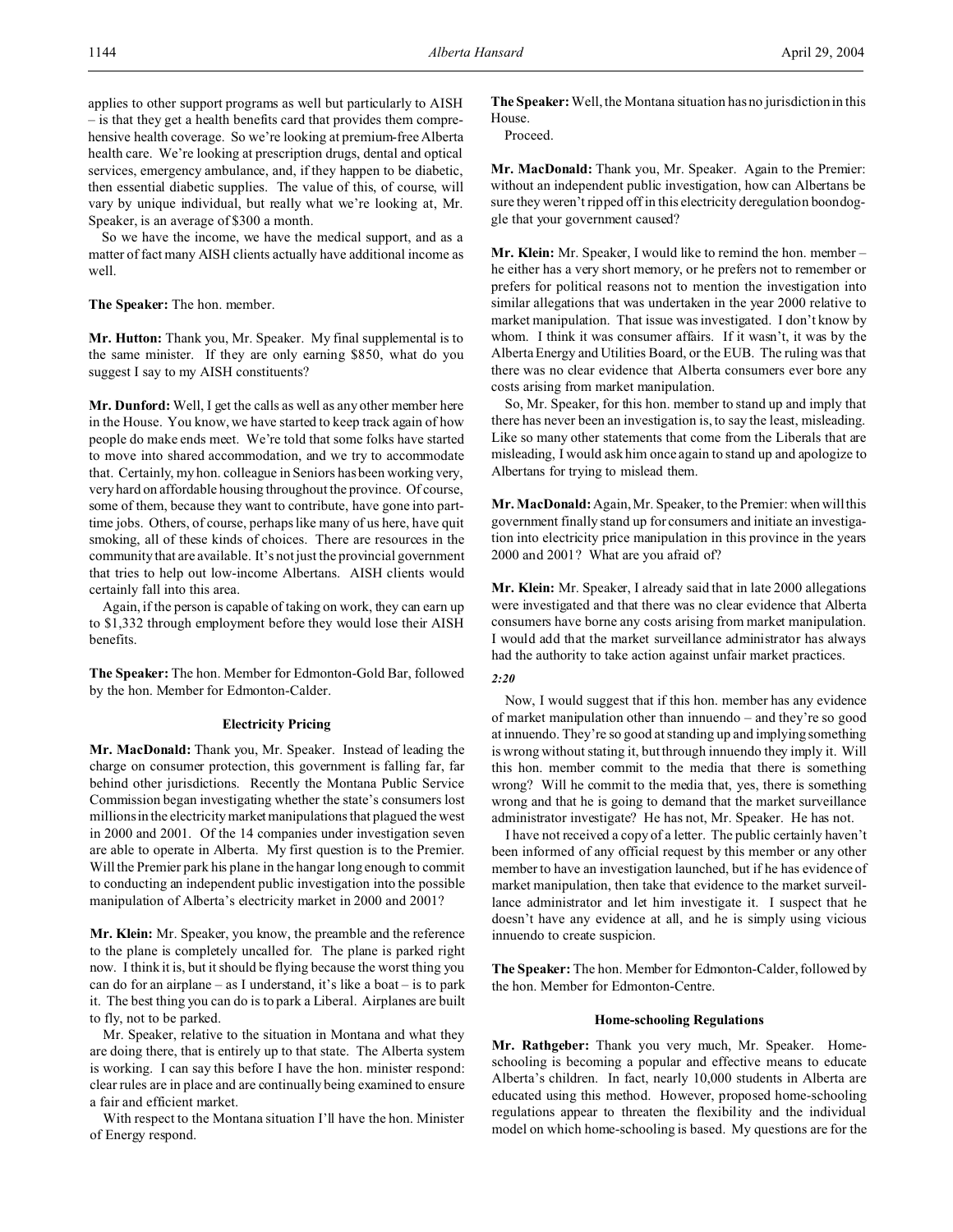Minister of Learning. Is the minister contemplating standardized testing for home-schoolers?

**Dr. Oberg:** Thank you very much for that excellent question. We have gone through our regulations, and as the hon. member knows and you know, Mr. Speaker, every one of our regulations is sunsetted. After the sunset has passed, it is time to review the regulations, and consequently what we are doing now is reviewing our home-schooling regulations as per the sunset clause.

When it comes directly to testing, Mr. Speaker, there is testing that is available for the home students. About 20 per cent of the home students right now take our provincial achievement tests. About 80 per cent take another form of learning evaluation. What has been put out in the discussion paper about home schooling is to have more and more students take the provincial achievement tests.

Mr. Speaker, I can only speak as a parent, but if I were a parent who was home-schooling my children, I would want to know how they stack up against other students around the province. Are they actually learning? What is occurring? Are they learning the objectives of our education system?

Mr. Speaker, we will be looking at all of the regulations. Is there going to be anything that absolutely forces these home-schoolers to take achievement testing? There is nothing like that. There will be recommendations, though, that will allow them to take it. We'll talk to them about how they possibly could get a higher percentage of their people taking it so that, quite frankly, we can find out exactly what is happening with the curriculum of the home-schoolers that are out there right now.

**The Speaker:** The hon. member.

**Mr. Rathgeber:** Thank you, Mr. Speaker. To the same minister: is the minister contemplating making home-schoolers follow some sort of modified standard curriculum?

**Dr. Oberg:** Well, Mr. Speaker, in a perfect world I would certainly like the home-schoolers to follow a standardized curriculum so that we know exactly what is being taught out there, but a lot of the home-schoolers do an extremely good job in what are called, again, learning objectives. So there is no contemplation of forcing homeschoolers to follow the standardized curriculum.

We are working together with the home-schoolers to ensure the goals of this ministry and my personal goals, which are to ensure that every student receives an excellent education in Alberta, whether it's in the home-schooling system, whether it's in the private system, whether it's in public system.

I think we need to take a very serious look at all of these issues. But are we going to mess around, so to speak, with the homeschooling system? No, we're not. We have a good system in place. However, again, as I stated with regard to the regulation, because of the sunset clause we are obliged to look at it. Quite frankly, Mr. Speaker, if we can improve it to help home-schoolers, we certainly will.

**The Speaker:** The hon. member.

**Mr. Rathgeber:** Thank you. Finally, what input will homeschoolers have before these regulations become finalized?

**Dr. Oberg:** Mr. Speaker, there have been consultations that have been out there with the home-schoolers. There have been the homeschool groups talked to. In talking to my MLA colleagues around the Assembly, there have been a number of home-schoolers that have contacted their MLAs about specific issues, and I would certainly encourage the home-schoolers to do that.

Finally, Mr. Speaker, I met with one group of home-schoolers two days ago, and I suggested that I sit down with all the home-schoolers and actually have a very frank conversation about how we in Alberta Learning can help the home-schoolers to ensure that they get the best education possible. I think that that's in all of our interests, and we will be doing that. Presently we're aiming for around the first or second week in September to do that, purely from a logistical point of view. I strongly feel that it's important.

Mr. Speaker, just to finish, what I would say is that all the recommendations on the regulations will come back to me, and the hon. member will subsequently see them before any changes are done. But, again, I really, really must emphasize that the reason for this is a sunset clause, and it's to help home-schoolers to make things better if at all possible.

# **Calgary Courthouse**

**Ms Blakeman:** Mr. Speaker, this week the Premier tried to lay the blame for cost overruns on the proposed P3 Calgary courthouse on excessive demands from the judges. However, the judges have denied any such demands, and now even a spokesperson for the Premier's office admits that the Premier got it wrong. My question is to the Minister of Justice and Attorney General. Can the minister please explain why there's such poor communication between the judiciary and the government on the issue of the Calgary courthouse?

**Mr. Hancock:** Well, Mr. Speaker, I don't believe that there is poor communication between the judiciary and the government on the issue of the courthouse. We've had communications going back 25 years with respect to the Calgary courthouse strategy. In the last five years, since I've been minister, we've had numerous meetings on the Calgary courthouse strategy.

Now, I will indicate this. The Court of Queen's Bench and the Court of Appeal about last February or March decided that they didn't wish to participate in the focus groups and the consultations for reasons of their own, and I wouldn't want to paraphrase their reasons for the House. Essentially, they withdrew from the process, but they were always welcome to come in.

However, the Provincial Court participated all the way through the process, right through to now, and they're still participating, and about two months ago the Court of Queen's Bench and the Court of Appeal withdrew just before we dealt with the request for a proposal, which was, quite frankly, untimely. Nonetheless, the process proceeded and proceeded well and proceeded with good input from the other courts. Justice had the requirements that each of the courts had put together. We amassed those, put them together, and created the requirements that we then provided to Infrastructure in terms of what we thought was defensible in terms of public spending, was appropriate in terms of housing the courts, and appropriate in terms of access to justice for Calgarians and people in southern Alberta.

So I don't believe that we had any problem with respect to the communication. I don't believe we had any lack of understanding with respect to what the courts' desires were, nor did they have any lack of understanding of what we thought was appropriate. There were certainly disagreements, and there always will be disagreements between what they think is appropriate and what we think is inappropriate. But it's an interactive process, a consultative process, and they've been involved all along the way. So I don't think there's any lack of communication other than the fact that for a period of time they chose to withdraw from the process.

## **The Speaker:** The hon. member.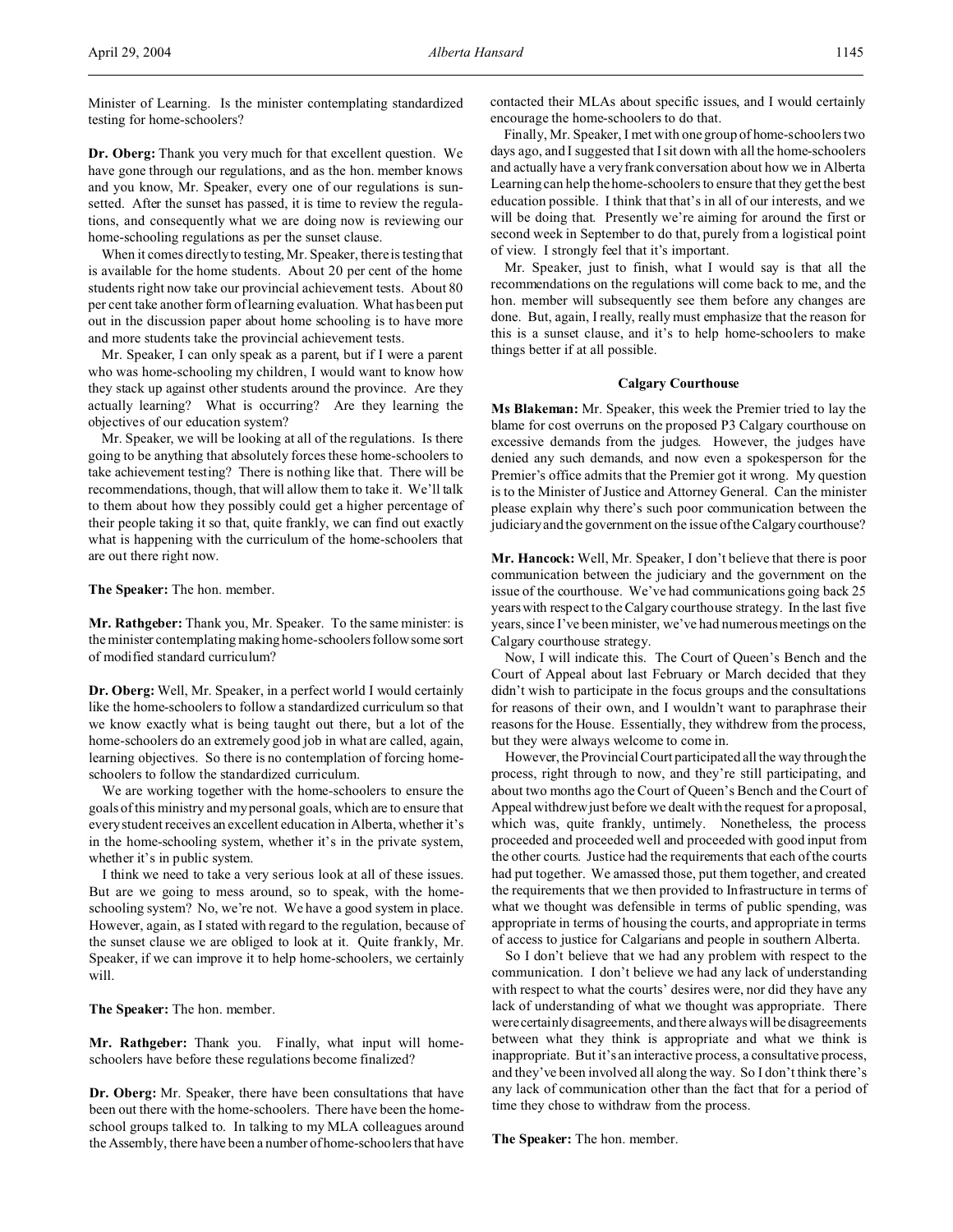**Ms Blakeman:** Thank you. Again to the same minister: is it the minister's understanding that that is why the Premier was confused between a consultant's recommendation that the building be built airplane-proof versus the judges' request for a safe working space?

**Mr. Hancock:** You know, it's only the Liberals who would expect that the Premier would know every detail of a process that's been going on for 25 years. In fact, there are a number of issues that were raised that suggested that there were additional costs to the process and to the building, and some of the examples that were used in various meetings, appropriately or inappropriately, as to what might have caused extra costs to be in the process were some of the security features in terms of overbuilding the building for collapse status in case of a threat by bomb or airplane or whatever, bulletproof glass in appropriate places. Those were mentioned as items which added additional costs to the building over and above what you might expect for a normal building built to normal standards in downtown Calgary.

If the Premier chose to use those as examples of what caused the cost of the building to be higher than a normal building, that's entirely understandable. The question of where those came from can be misconstrued or misunderstood by anybody. But only the member opposite would expect that the Premier would know every detail of where every item in a building came from.

**The Speaker:** The hon. member.

*2:30*

**Ms Blakeman:** Thank you. My next question is to the Minister of Infrastructure. How much money will the Alberta government have to pay to the private developer in order to abandon the current P3 model for the Calgary courthouse? How much money will we owe?

**Mr. Lund:** Mr. Speaker, in the process that we are currently going through, we are using the same builder, the same people as far as the operations are concerned; we're using the same architects. So the work that has already been done on the project will in the main part still be used. Yes, there will have to be some additional work done as far as the things that we have taken out that we believe will not adversely affect the function of the new courthouse, but certainly the majority of the work that has already been done will be used in the new courthouse.

# **Teachers' Pension Payout**

**Mr. Lord:** Mr. Speaker, when discussing public-sector wage settlements, a lot of attention is always paid to the percentage increase in annual salaries, but I'm curious about the impact of wage increases on total pension payouts. My questions are for the Minister of Learning. Could the minister tell us what would be the approximate total value expected of an average teacher's pension plan in Alberta given current life expectancies? In other words, how much do we expect the average teacher to earn in retirement, total payout?

**The Speaker:** The minister has this information?

**Dr. Oberg:** I'll try, Mr. Speaker. I will try my best.

Mr. Speaker, the teachers' pension plan is based on 1.4 per cent per year for the first \$38,000 of a teacher's salary, which is I believe something to do with the federal taxation system. It then is 2 per cent per year of the next amount of their particular salary. A teachers' average salary right now after nine years' experience is roughly \$70,000. If we use the average retirement age of 55, which would be 30 years plus 55 equals 85, which is the magic number when it comes to the pension plan, the amount of dollars that a teacher would receive assuming that they live for 25 years is roughly \$875,000.

**The Speaker:** The hon. member.

**Mr. Lord:** Thank you. My second question, again for the same minister: what would be the approximate financial impact of last year's wage settlement on the total value of an average teacher's pension payout if any?

**Dr. Oberg:** Again, Mr. Speaker, I certainly will give the hon. member all of the actual figures, and I'm just speaking from the top of my head as I say this.

First of all, the teachers' pension plan is based on the best five years of a teacher's work experience. So if we saw a 14 per cent increase, which is what the wage settlement was two years ago, what you're going to see in rough increase value amount is about an extra \$150,000 over a 25-year life expectancy, keeping in mind, Mr. Speaker, as I say this that there are a lot of variables in there. The length of life, when they retire: all of these things are also involved in that calculation.

**Mr. Lord:** My final question for the same minister: given that a 15 per cent pay increase is a very different amount of money for someone earning, say, \$100,000 a year than it is for someone earning \$40,000 a year, for example, and that it may be viewed as inequitable on that basis, has there been any thought given to reverting to an equal dollar amount of raise versus an equal percentage amount of raise when negotiating wage settlements?

**Dr. Oberg:** Well, Mr. Speaker, the largest factor in this question, quite simply, is that we don't negotiate. It is up to the teachers and the School Boards Association as to what negotiation takes place. I will say, though, in direct response to that question that in the arbitration settlement there were actually two years taken off the payment grid, which would in effect do exactly what the hon. member has said.

I really feel that for sake of brevity the best answer to this question is purely that the school boards and the teachers have the ability to negotiate and have the ability to do what they see is fit.

# **Highway 3**

**Mr. Bonner:** Mr. Speaker, today wildlife and environment experts are meeting in the Crowsnest Pass to discuss the highway 3 functional planning study. However, residents only heard of this meeting through word of mouth, and numerous requests by residents to attend have been denied despite the fact that a preliminary decision is anticipated to be reached as early as June of this year. To the Minister of Transportation: why are residents not allowed to attend the meeting even as observers?

**Mr. Stelmach:** Mr. Speaker, part of the process is that we hire consultants to carry out the functional plan for the highway. The reason we're back at this whole thing is at the request of the elected council of Crowsnest, and as a result we're going through this whole process of public consultation again. If there is some meeting that somebody somehow feels that they haven't been given proper access to or notice of, we'll certainly look into it. I just can't keep track of all of these hearings that occur in the province of Alberta on a daily basis.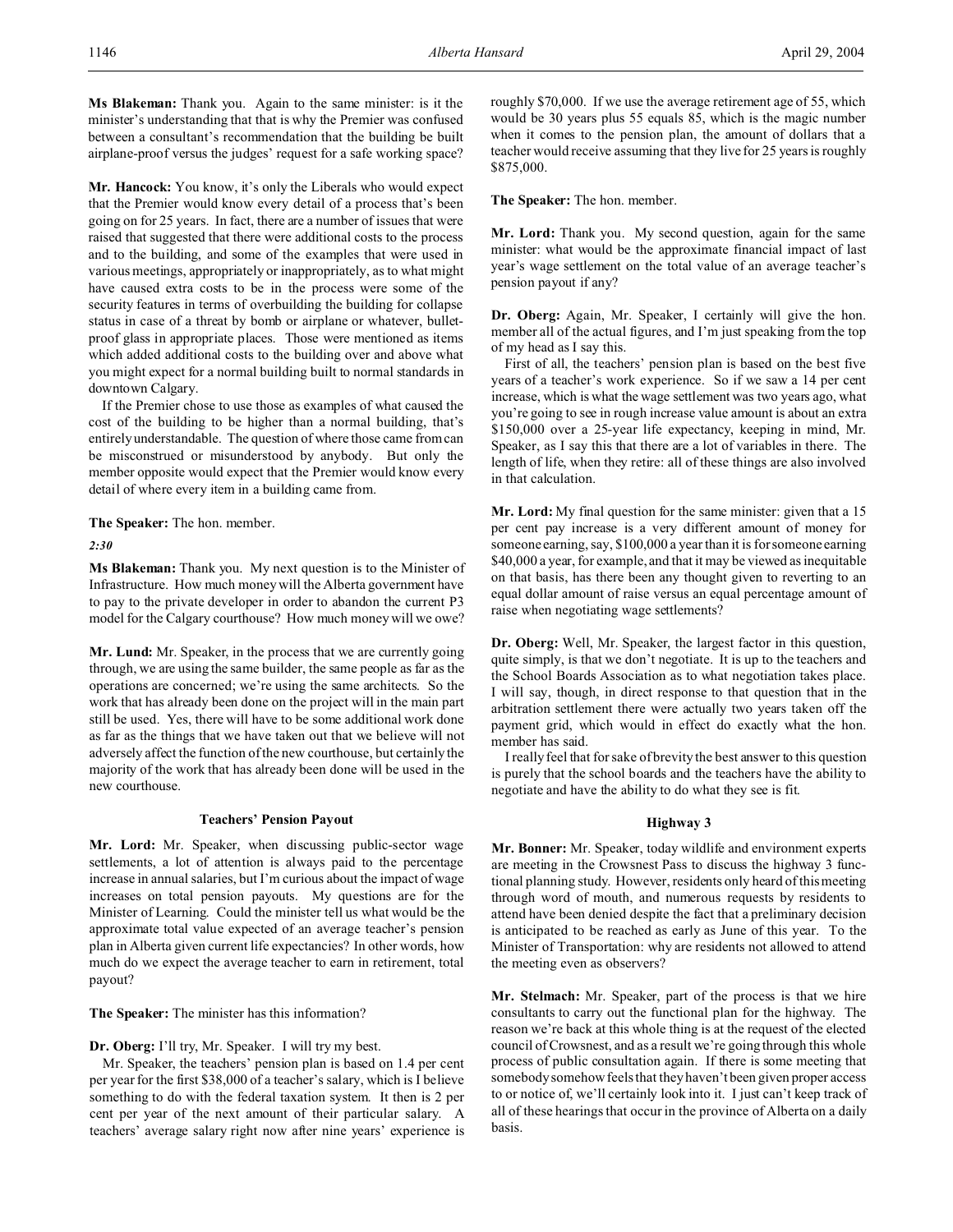**Mr. Stelmach:** Purely speculative on behalf of the member. Really there are so many different groups that will be delivering evidence and information. Perhaps part of the first step will be June, but I'm not aware of any closure date in terms of June 30.

**Mr. Bonner:** To the same minister, Mr. Speaker: are these studies simply a smokescreen to ensure that the northern route is chosen, which would facilitate future coal bed methane development that is anticipated to take place in the Crowsnest Pass?

**Mr. Stelmach:** Mr. Speaker, it's the first time I've heard this speculation on behalf of the member. We're there, as I said before, because there was a genuine request by the mayor to review again the first study that was done in terms of where the location of highway 3 should be, and that's why we're going through this process again.

**The Speaker:** Hon. members, in a few seconds from now I'll call upon the first of four members for Members' Statements, but in the interim might we revert briefly to Introduction of Guests?

[Unanimous consent granted]

head: **Introduction of Guests** *(reversion)*

**The Speaker:** The hon. Member for Spruce Grove-Sturgeon-St. Albert.

**Mr. Horner:** Thank you, Mr. Speaker. It's my pleasure to rise today and introduce to you and through you eight visitors from the Good Samaritan Society facility in Spruce Grove. They are a great group of seniors and also very positive advocates for other residents in Spruce Grove. They are seated in the public gallery, and I would ask that they either wave or rise as they can and receive the traditional warm welcome of the Legislature.

**The Speaker:** The hon. Member for Calgary-Bow.

**Ms DeLong:** Thank you very much, Mr. Speaker. It's my great pleasure to introduce to you and through you to the members of the House a few guests that I have here. Two of them are my children, Samantha Beck, who is working on genetics research at UBC, and my son James Beck, who is in fourth-year physics, though he talks about running off and joining a motorcycle gang, and their two friends, Kelly Davidson and Kenan Jallad. If they would rise and accept the warm welcome of the Legislature.

**The Speaker:** The hon. Minister of Children's Services.

**Ms Evans:** Thank you, Mr. Speaker. It's a distinct pleasure today to introduce four very special guests that are seated in the members' gallery: Angelina, who is in grade 9 and who attends St. Rose junior high school; her sisters Sarah and Christina in grade 6 and grade 3 respectively at St. Paul elementary; their beautiful mother, Marissa, who is a gourmet cook and just happens to be the wife of our assistant deputy minister in Children's Services, Bill Meade. I'd ask the Assembly to honour their presence here today as the girls learn about the Legislature.

**The Speaker:** The hon. Minister of Aboriginal Affairs and Northern Development.

**Ms Calahasen:** Thank you very much, Mr. Speaker. I have the honour of introducing to you and through you to the Members of the Legislative Assembly the chief and council of Sucker Creek. They're here to discuss the flooding of Sucker Creek First Nation. They're seated in the members' gallery. I'd ask that they all stand and receive the warm welcome of the Assembly.

head: *2:40* **Members' Statements**

## **Beef Industry**

**Mr. MacDonald:** Mr. Speaker, on March 26 of this year the U.S. Department of Agriculture provided the results of its bovine spongiform encephalopathy investigation. The report made some recommendations to help prevent BSE in the future but also commented on the current state of the North American cattle industry.

The report made it quite clear that the "first case of BSE in the United States cannot be considered in isolation from the whole cattle production system in North America." This is a recognition of what we have been saying all along. We are a truly integrated cattle market and industry on this continent. The beef industry is perhaps one of the most integrated industries in the entire North American economy.

The report also recommended that a "BSE task force, which includes governmental and non governmental stakeholders" be established to ensure that policies are developed and implemented in a consistent and scientifically valid manner. It is a relief to know that the USDA was reading the weekly report of the hon. Member for Lethbridge-East, as he proposed such a task force last year when the single case of BSE was found in Alberta.

The report also recommends that mechanical tissue processing methods should be banned from use thereby decreasing the risk even further of contamination by BSE-infected animals. Of interest to many, no doubt, is the recommendation that all specified risk material be excluded from all animal feed, including pet food.

The report spells out quite clearly that the "feed ban that is currently in place is insufficient to prevent exposure of cattle to the BSE agent." The report is available on the USDA web site for all to view. We should seriously consider these recommendations in Canada.

There is another matter that we in North America should be examining as well, and that is a North American integrated cattle identification system. Serious concerns were expressed about the United States' ability to effectively trace all animals that had come in contact with the index cow from last December. We should continue to urge the federal government to start talks on developing such a system with the U.S. and the Mexicans immediately.

Let us make some real changes to protect our food supply and enhance confidence in our beef industry.

Thank you.

# **Municipal Funding**

**Mr. Bonner:** Mr. Speaker, Alberta is among the leading provinces in economic growth with its economy expected to grow by 4.1 per cent in 2004. With this growth comes increasing responsibility for municipalities, who are charged with providing many essential services to Albertans. The quality of these services is crucial to Albertans as they act as indicators of our quality of life here in the province.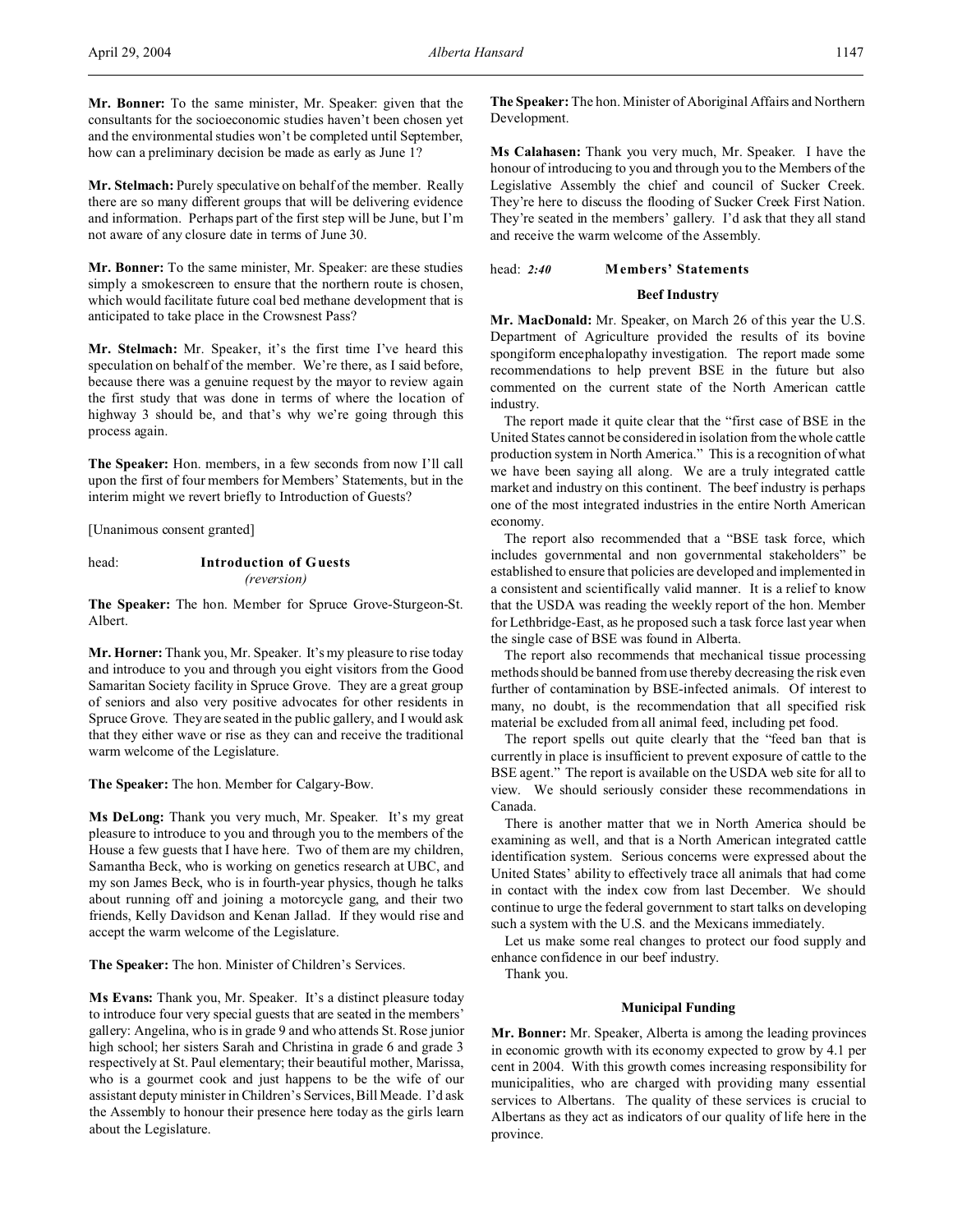With service and infrastructure needs increasing and costs going up, municipal revenue simply isn't enough to close the gap even with major cost-cutting measures in place and limited tax increases. Combined with other factors such as the mad cow scare and the rising cost of natural gas, it is abundantly clear that municipal budgets are not financially equipped to deal with the rising cost of operations.

Municipalities require provincial support now more than ever if they are to adequately fulfill the responsibilities that have been handed down to them. Provincial support must come not only in the form of councils and consultations with municipalities on roles and responsibilities but, more importantly, in the form of stable and reliable funding in the form of general purpose grants and grants for specific projects. Municipalities have long dealt with the issue of instability of provincial grants. Grants that are announced and then retracted deny municipalities the stability they need to survive and to plan.

With the provincial government's recent reported surplus in the neighbourhood of \$3 billion municipalities feel stronger than ever that the province should be contributing more to municipal budgets. The Alberta Liberal caucus believes that municipalities need stable, equitable, and predictable funding. We also believe that provincial funding for municipalities must be based on a clear statement of principles, roles, and responsibilities. The provincial government must take a stronger leadership role in addressing the problems that municipalities in Alberta are currently facing. It must provide the necessary funding to ensure that all Albertans, no matter where they live in the province, are ensured of a high quality of life. Most importantly, it must realize that its strong municipalities are the key to sustainable growth in this province and that by choking off funding to them, we are stunting our own long-term growth.

Thank you.

**The Speaker:** The hon. Member for Red Deer-North.

# **Armenian Genocide**

**Mrs. Jablonski:** Thank you, Mr. Speaker. This year on April 18 we remembered the slaughter of over 6 million Jews, Poles, and others. On April 24 of every year we remember another slaughter: the massacre of over 1 and a half million Armenian men, women, and children. World recognition of the Armenian genocide is a monumental step towards eliminating future genocide. As long as nations in the world continue to accept alterations to the facts of history that moderate the suffering and the horror that actually happened, we will face future systematic annihilations of entire cultures. Just as the human monster Adolf Hitler said, "Who remembers the Armenian genocide?" and then counted on denial and apathy to alter history and proceeded to terminate the lives of over 6 million people, so will others.

On May 13, 2002, the Canadian Senate, by an overwhelming vote of 39 to 1, adopted a motion to recognize the Armenian genocide. Motion 44 was sponsored by Senator Shirley Maheu and seconded by Senator Raymond C. Setlakwe. On April 21, 2004, the Canadian House of Commons voted 153 to 68 to support the motion declaring the events of 90 years ago as genocide despite a request from the Canadian Minister of Foreign Affairs not to aggravate our NATO ally Turkey.

It is with great appreciation that I personally thank our federal government for having the courage to do what is right. I extend special thanks to our two Senators and especially to Sarkis Assadourian, MP, Brampton Centre, Ontario, for having the courage and tenacity to carry this motion through the Senate and the House

of Commons despite many challenges. An entire generation of Canadians with Armenian heritage, including my family, can now overcome the wounds of the past and the agony of denial. However, it will be a long time before this world of ours accepts the humanity, the dignity, and the rights of all people.

On April 21, 2004, the government of Canada took one giant step towards preventing future genocides, and should anyone ask who remembers the Armenian genocide, Canadians can now stand up and say: we remember.

#### **Canadian Citizenship Rights**

**Mr. Lord:** Mr. Speaker, as Canadian and Alberta citizens we are blessed with and maybe even take for granted sometimes citizenship rights that are the envy of many nations worldwide and even have some that have been almost unknown in world history. Unfortunately, recent events in Ottawa and elsewhere seem to be undermining some of our national pride and confidence and support for these rights. Many feel that these rights are being abused by some and maybe even being used against us by those who would actively work to undermine our nation and our very way of life but still demand to benefit from our national generosity in the meantime.

Every citizen has equal rights, whether they have done anything to earn them or not or whether they are doing anything to protect them or not, because, after all, isn't that the definition of a right? This controversy has caused some to question the value of these rights, whether or not they should be tempered with less idealism and more pragmatism and whether they should just be granted so freely and permanently to almost anyone based on simple trust alone. It seems unfortunate that our trust is sometimes misplaced.

The question I and many others are therefore asking is: what can and should be done about it when it occurs? Under what circumstances could someone ever lose some rights, such as the right to vote if in prison, for example, or even lose a Canadian citizenship once gained? Should that ever be considered? It seems that as a society we've grumbled but never really done anything definitive to answer such a question. I am therefore concerned that public support for hard-fought rights may be further eroded if we don't seek those answers.

As one suggestion I propose we look at amending our Bill of Rights to become a bill of rights and responsibilities instead, starting with the Alberta Bill of Rights, perhaps creating a sliding scale of rights that you may expect based upon your upholding some minimum responsibility requirements first, such as not breaking our laws or taking up arms against our country.

I recognize that I might be questioning motherhood and apple pie, but the fact remains that having any citizen rights at all is a very fragile and expensive asset indeed. Rights are never achieved without fights nor kept without being carefully guarded. It's a new century, Mr. Speaker. Let's start it on the right and responsible path. Thank you.

# head: *2:50* **Presenting Petitions**

**The Speaker:** The hon. Member for Edmonton-Strathcona.

**Dr. Pannu:** Thank you, Mr. Speaker. I rise on behalf of my colleague from Edmonton-Highlands to present a petition signed by 105 Albertans petitioning the Legislative Assembly to urge the government of Alberta to "return to a regulated electricity system, reduce power bills and develop a program to assist Albertans in improving energy efficiency."

Thank you, Mr. Speaker.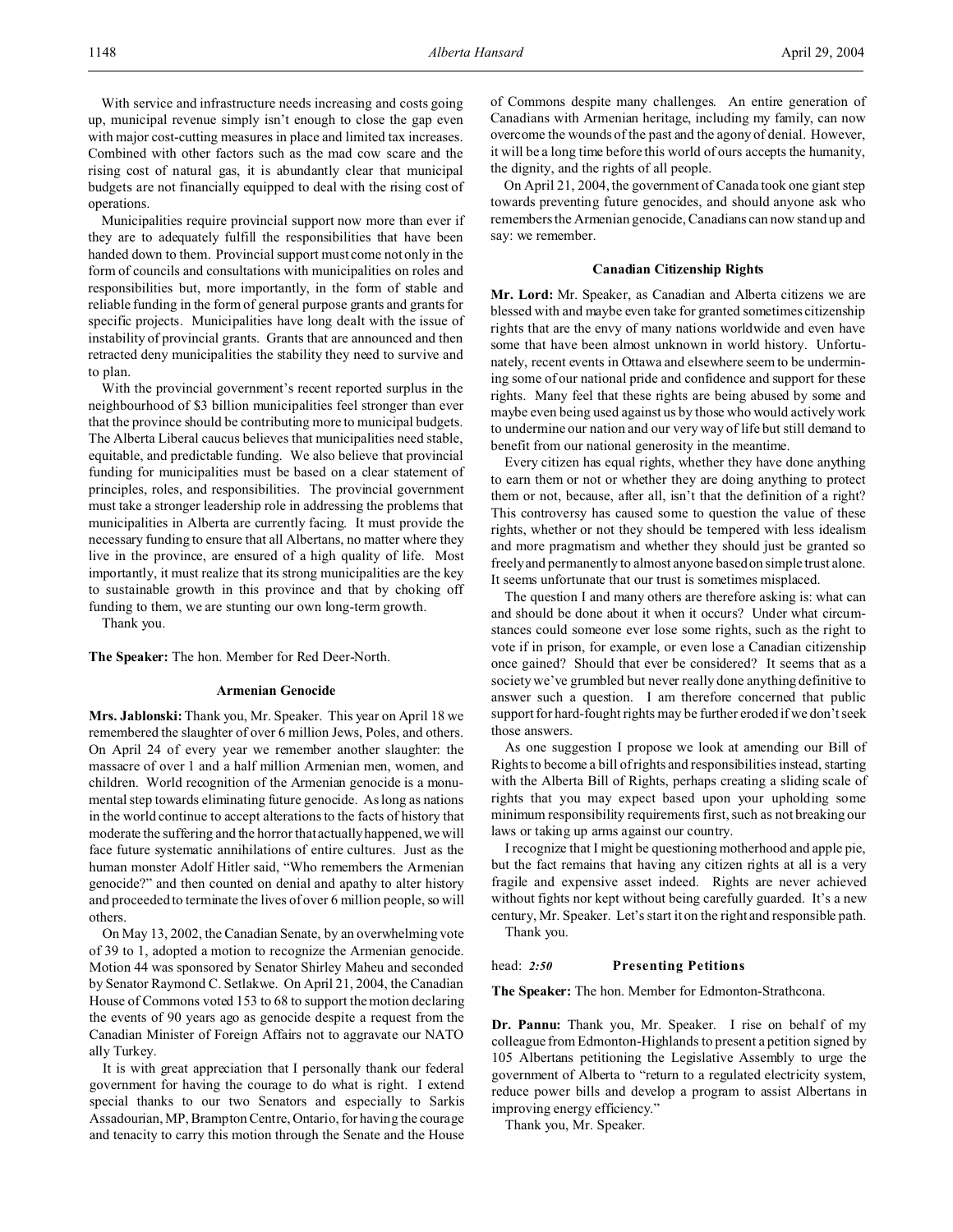#### head: **Notices of Motions**

**The Speaker:** The hon. Minister of Justice and Attorney General.

**Mr. Hancock:** Thank you, Mr. Speaker. I rise pursuant to Standing Order 34(2)(a) to give notice that on Monday the Deputy Government House Leader will move that written questions appearing on the Order Paper do stand and retain their places.

I'd also like to give notice that on Monday the Deputy Government House Leader will move that motions for returns appearing on the Order Paper do stand and retain their places with the exception of motions for returns 40, 41, 42, 44, 45, 46, 47, 48, 49, 52, 53, 55, 56, 57, 58, 59, 60, 61, 62, 64, 66, 69, 70, 71, 72, 73, 75, 78, 79, 80, 81, 82, 83, 88, 89, 90, 91 to 105, 108, 109, 110, 111, 112, 113, 114 to 123 inclusive, 128, 134, 135, 136, 137, 138, 139, 140, 141, 142, 143, 146, 147, 148, 149, 150, 151, 152, 153, 154, 155, 156, 157, 158, 159, 160, 162, 164, 165, 166, 167, 168, 174, 175, 176, 177, 178, 179, 180, 183, 184, 185, 186, 187, 188, 189, 197, 200, 201, 202, 203, 204, and 205.

## head: **Tabling Returns and Reports**

**The Speaker:** The hon. Member for Edmonton-Strathcona.

**Dr. Pannu:** Thank you, Mr. Speaker. I rise to table two letters. The first is from Robert Swanson, a resident of Edmonton-Strathcona who expresses deep concern at the prospect of further privatization of health care and the delisting of services.

The second letter, Mr. Speaker, is from Ms Suzanne Lawrence, a registered nurse from Canmore, and she also expresses her worry about the cost of privatized health care and the negative impact that the Premier's proposed health care reform could have on an already overworked health care staff.

Thank you, Mr. Speaker.

#### head: **Projected Government Business**

**The Speaker:** The Official Opposition House Leader.

**Ms Blakeman:** Thank you, Mr. Speaker. According to Standing Order 7(5) I would ask that the government please share the projected government business for the week of May 3 to May 6, 2004.

Thank you.

**The Speaker:** The Government House Leader.

**Mr. Hancock:** Thank you, Mr. Speaker. On Monday, May 3, at 9 p.m. under Government Bills and Orders for second reading Bill Pr. 4, Northwest Bible College Amendment Act, 2004; Bill 29, Agriculture Financial Services Amendment Act, 2004; in Committee of the Whole Bill Pr. 4; Bill 27, Alberta Corporate Tax Amendment Act, 2004; Bill 28, Feeder Associations Guarantee Amendment Act, 2004; Bill 29, Agriculture Financial Services Amendment Act, 2004; and for third reading Bill 22, Election Statutes Amendment Act, 2004; Bill 25, School Amendment Act, 2004; Bill 26, Teaching Profession Amendment Act, 2004. Just for the information of the House I'm expecting that we will start actually with Bill 25 in third reading.

On Tuesday, May 4, in the afternoon under Government Bills and Orders we'll continue to be in Committee of Supply, day 20 of 24, the designated department being Human Resources and Employment; time permitting, Committee of the Whole on bills 27, 28, and 29 and third readings of Bill Pr. 4, bills 22, 25, and 26 and as per the Order Paper. On Tuesday, May 4, at 8 p.m. under Government Bills and Orders in Committee of Supply, day 21 of 24 with the estimates of the Department of Gaming and, time permitting, Committee of the Whole on bills 27, 28, and 29 and third readings on Bill Pr. 4 and bills 22, 25, and 26.

On Wednesday, May 5, 2004, under Government Bills and Orders continuing in Committee of Supply on day 22 of 24 with the designated department being Infrastructure and, time permitting, Committee of the Whole on the bills on the Order Paper and third readings on the bills remaining on the Order Paper. On Wednesday evening, May 5, at 8 p.m. under Government Bills and Orders in Committee of Supply, day 23 of 24, the estimates of Executive Council and, time permitting, in committee and third readings as per the Order Paper.

On Thursday, May 6, in the afternoon under Government Bills and Orders continuing Committee of Supply, day 24 of 24, with the Department of Seniors designated.

Thereafter, we would anticipate asking for unanimous consent to revert to Introduction of Bills as is the normal course of the House to introduce the appropriation bill coming out of Committee of Supply and, time permitting, Committee of the Whole and third readings as per the Order Paper.

**The Speaker:** Hon. members, on this day in a year in the first part of the 20th century, year undefined, the Clerk of the Legislative Assembly was born. Tomorrow on this day in the first part of the 20th century the hon. Member for Olds-Didsbury-Three Hillsarrived in the world.

Now, hon. Member for Edmonton-Strathcona, your colleague moved during question period with respect to a proposed point of order, but I think that with the reprimand given to the Premier about using your name in the Legislative Assembly, that probably dealt with the matter.

**Dr. Pannu:** Mr. Speaker, there is no point of order.

# **Speaker's Ruling Referring to Members by Name**

**The Speaker:** Well, I suspected there wouldn't be because if an individual name is mentioned in the Legislative Assembly, that provides more coverage for the member than just mentioning his constituency. However, just let me remind all members once again.

There's a television program, a British sitcom, called *Keeping Up Appearances*. I don't know if anybody's seen it. It's a wonderful, funny program. The main character in the program spells her last name B-u-c-k-e-t. Most people pronounce it "Bucket." She insists that it be pronounced "Bouquet."

Now, some members have difficulty pronouncing certain people's names in this Assembly. We see it all the time in the introduction of visitors and guests. So to avoid this difficulty for certain members, the tradition throughout all of parliamentary history is that you never mention the individual's name. With a name like "Bouquet" or "Bucket" you can understand that because there are other names that might be similar that have different interpretations of pronunciation which may just give the opposite ring and allow scandalous situations to develop among all the little children in the province of Alberta. So that's the reason.

head: **Orders of the Day**

head: **Committee of Supply**

[Mr. Shariff in the chair]

**The Deputy Chair:** Hon. members, we'll call the committee to order.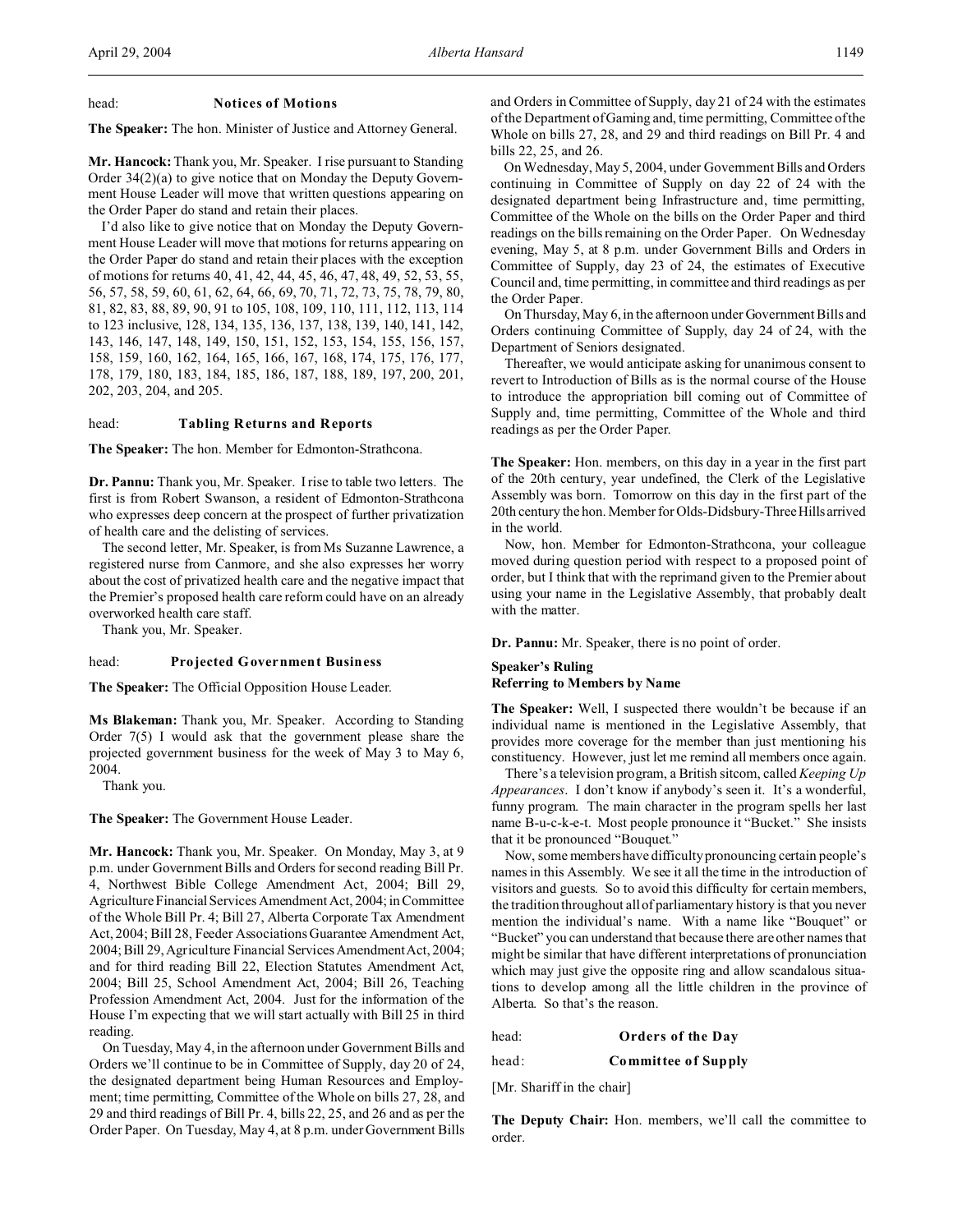# head: **Main Estimates 2004-05**

## **Energy**

**The Deputy Chair:** As per our standing order the first hour will be dedicated between the hon. minister and members of the opposition, following which any other member may participate.

The hon. Minister of Energy.

*3:00*

**Mr. Smith:** Well, thank you, Mr. Chairman. I can't tell you the amount of relief that I have when addressing this House that I was not blessed with the family surname of Mr. Fuchs.

Having said that, let me move along to address the estimates for the Department of Energy. Mr. Chairman, if I can start by introducing the members from the department who are here today to watch and be able to assist members of the Assembly who have questions. With respect to the estimates, if we can shine light on or provide immediate answers, we certainly will.

Mr. Chairman, if I could just note the presence of Ken Smith, the Deputy Minister of Energy; Mr. David Breakwell, the assistant deputy minister of electricity and gas; Mr. Don Keech, the assistant deputy minister of forestry and mineral development; Mr. Mike Ekelund, the assistant deputy minister of oil development; Mr. Joe Miller, executive director of policy and planning; Ms Katherine Braun, senior manager, gas in Alberta markets, electricity; Mr. Bob Taylor, special adviser, oil development; Mr. Mike Boyd, senior manager, policy and planning; Mr. Douglas Borland, manager, mineral development; Ms Donna McColl, assistant director, communications; and from the Energy and Utilities Board Mr. John Giesbrecht. These individuals are here from the department and from the EUB and are more than pleased to help answer any questions.

I just thought I'd open with some cursory or preliminary opening remarks, and then I know that members will be keen to engage in a lively question and answer session to proceed through to – it must be 5:15? It can't conclude any earlier?

# **The Deputy Chair:** It can.

**Mr. Smith:** Oh, it can conclude earlier. It can conclude earlier than 5:15.

Mr. Chairman, we're very proud of this department as it relates to protecting this resource for all Albertans and collecting the economic rents, the royalties. It has a rich and a great history. I'm very pleased to be a part of it. I feel very privileged to represent it as its minister.

Without using more time in the House than is absolutely necessary, Mr. Chairman, I'm more than pleased to entertain questions. Thank you.

**The Deputy Chair:** The hon. Member for Edmonton-Gold Bar.

**Mr. MacDonald:** Thank you, Mr. Chairman. It's a pleasure to get an opportunity to discuss Alberta Energy's budget estimates this year. Certainly, as the minister is very fond of reminding all Albertans, it is a vital department. It is a department that is in charge of ensuring that Albertans get full benefit from the natural resources that we are blessed with in this province.

The Department of Energy this year is requesting a total budget of over \$113 million for operating expenses and equipment/inventory purchases. Our research indicates that the ministry was \$13 million over budget last year. Comparing the 2004 budget to the 2003 budget, there's a 3.5 per cent spending increase this year.

Whenever one looks at the department, it's quite an operation. We've got the EUB. We have certainly, when you look at the operational overview, such a wide range of very important activities. You look at conventional oil, you look at synthetic crude oil, and you look at natural gas, electricity, coal and mineral development. One would only think that in the near future there will be a separate department to hopefully ensure that the development of the coal bed methane resource goes on in an environmentally sound and economically viable manner.

We can't overlook the importance of coal bed methane development, and I'm certain there are very devoted, dedicated public employees employed in the Department of Energy to ensure that this happens. How long before we see 10 per cent of our total natural gas production coming from coal bed methane? Well, that's up to the minister to tell us.

There are so many issues with this department. I think we'll start, Mr. Chairman, with questions for the hon. minister in regard to the intentions of the department with the Regional Transmission Organization West, which has now become Grid West. This announcement was made near the end of last month after the hon. minister and the Premier returned from New Mexico indicating that, yes, we are going to have an integrated electricity market.

I have this to ask the minister: what cost-benefit analysis has been done to indicate that consumers in this province will as a result of this integration have lower power bills? What exactly is going on with this Grid West? Will the minister make all presentations by either Department of Energy officials or representatives from the Alberta Power Pool public? This is perhaps one of the most important initiatives going on in this province at this time. Consumers, those who pay electricity bills, whether they're residential, commercial, or industrial consumers, deserve an answer, and they deserve to be informed.

Now, with the transfer of assets that's going to be finalized on the 4th of May, the transfer of the retail assets from ATCO to Direct Energy, it's astonishing that this sale is actually going to increase gas customers' bills in some cases between \$40 and \$45 annually. It's another hit for energy consumers that they just can't afford. What is the difference between sharing the proceeds of the sale of the Viking-Kinsella gas field, which was also owned by ATCO, and this sale with Direct Energy?

#### *3:10*

Why are not at least part of the proceeds, if not all of them, being shared with the consumers who over the years have through their utility bills paid for some, if not all, of the infrastructure that ATCO has for distribution of gas to customers? Now those retail accounts, that information, is being sold, and surely consumers have been responsible for at least, Mr. Chairman, a portion of that. So why is there no sharing of the proceeds in this sale and in the past with Viking-Kinsella there has been?

## [Mr. Tannas in the chair]

I believe that this employee or this contract employee, Mr. Kellan Fluckiger, who was involved with former governor Gray Davis in California as an energy adviser, has been hired or contracted or whatever by the Department of Energy. I believe he's the business unit manager under electricity. I think that's the title. That position may have been vacant when the last annual report came out. What are the details of this adviser? He certainly has a long history with electricity in California and I believe, previous to that, in Arizona and is, there's no doubt, a very qualified individual with a great deal of experience. Has he been hired here, really, to manage rolling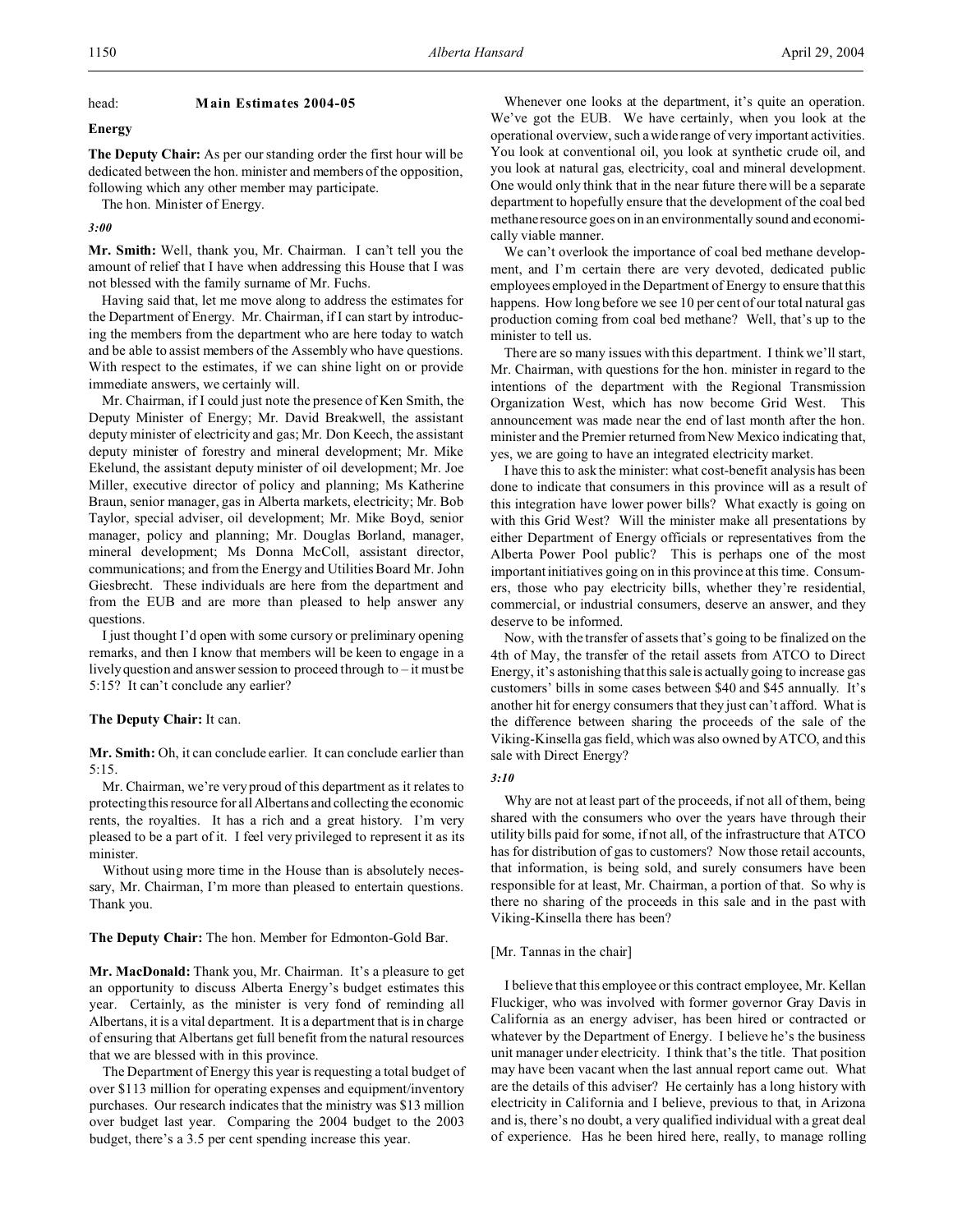Now, I'm very disappointed that the minister isn't going to unplug electricity deregulation. I'm very disappointed that he's persistent in his refusal to do so. Perhaps there would be a light, a ray of hope, a beam shining on the minister in Calgary-Varsity some evening, and he would be urged to go to the Internet and look at liberalopposition.comand seeour policy. Competition for electricity belongs at the generation level; it does not belong at the retail level. If we're going to have competition, it belongs at the generation level.

We have to recognize once and for all that electricity is not a commodity. It's not a commodity, like some hon. members on the Conservative side insist. It's an essential service. The sooner we unplug deregulation, admit that it was a mistake, and recognize that electricity is an essential service, the better off we will be. I can't imagine, for instance, the Saddledome tonight. What would happen if the lights went out?

# **Mr. Hancock:** They won't go out.

**Mr. MacDonald:** The Minister of Justice is assuring me that the power won't go out, and I certainly hope that it never goes out. I really do. The consequences of this would be enormous. We don't have a system that works as well as the previous system.

Is the minister or is the department considering organizing a referendum around electricity exports or further integration to the Pacific Northwest grid? Certainly, the Minister of Justice would be aware of the referendum that was held in 1948, the last time the province sought direction directly from the people on what they wanted with the electricity generation, distribution, and transmission system. That's a novel idea for this government.

We have all these stakeholder consultations. We have all these reports and committees that have been struck. I can count at least 14. I'm sure the hon. minister knows of many more, and perhaps he would save us the time of FOIPing them by just tabling them. I think he would be tabling documents for a considerable time because energy deregulation is a well-documented ideological experiment in North America, and it doesn't work.

Now, later on we'll get a chance to talk about coal bed methane, but I do have some concerns about the directions that are currently occurring in the department, and that is in regard to EUB hearings. How are interveners to get information to participate in the hearings when the minister refuses to make it public?

I'm talking about ministerial orders. Yes. One specific ministerial order deals with approval of professional and other costs in regard to the Utilities Consumer Advocate. This would be going back to December of 2003. I was naive, and I thought that all ministerial orders were public documents. I was fortunate that I finally got a copy of this.

Does the minister not consider that to be in a way undermining the confidence of the whole regulatory process when individuals cannot get access to this important, vital information before they go to a regulatory hearing? I know that I hear all the time about this government being very proud of its open, transparent policies. Well, why wouldn't documents like that in particular be public? I'm not satisfied that the current process works to instill confidence in the EUB.

Now, also the whole system of rate riders, that have been paid off with the exception of some of them in Calgary. At one time probably two, two-and-a-half years ago the government even denied that these rate riders were there. But they were there, and eventually people paid them off. These are for the costs of electricity that

couldn't be charged on people's bills in the run-up to and during the last election.

How can consumers be confident that the calculation of those rate riders and the amount owing is accurate? Does the minister know of any cases where consumers have taken retailers to court because of inaccuracies in the calculation of those rate riders? I have certainly received complaints. I haven't had time to look into it yet, but I've had people suggest to me and point out that those calculations have not been accurate. I'm asking the minister what sort of information he has in regard to this matter. I'd be delighted and anxious to hear exactly how many complaints the minister has heard.

I have a few other questions at this time, and perhaps it would an opportunity for the minister to respond, but from the Alberta Energy business plan, 2004 through to 2007, on pages 165 to 185 of the budget, we're looking at the top of page 166: the EUB's "operations are jointly funded by the Crown (37%) and by industry (63%)." Previously the funding was 20 per cent from the Crown to 80 per cent from industry. Why did the minister make this conscious decision to shift the funding formula? Is this an attempt by the government to reclaim control of the EUB from industry?

Further along on page 169, strategic priority 5, the department will focus on "ensuring right of access of resource developers to . . . First Nation 'traditional use' lands." How does the department intend at this time to go about doing this?

## *3:20*

On the next page, page 170, the department will "regularly review Alberta's royalty regime," especially that of the oil sands and coal bed methane. In addition, the department will "work with leaseholders affected by" the bitumen versus the gas issue "in the Athabasca area . . . to find fair and equitable solutions." Again, in the interests of openness and transparency will the minister make this review public, and will the review include royalty tax credits and royalty reduction programs?

How many oil sands projects are currently paying the full 25 per cent royalty? How many oil sands projects does the minister expect will begin paying the full 25 per cent royalty this year? Is the government considering increasing the 1 per cent royalty on new oil sands projects? And this has been in the news lately: what is the current status of the royalty agreement between the government and Suncor?

I'm certainly not satisfied from the questions we asked earlier this week in regard to this matter, and perhaps the minister has had a chance to talk with others in the industry since then and can update not only this hon. member but members of the House in regard to this matter.

Now, the whole issue of royalties is ongoing, and so is the gentleman that is going from Red Deer to Edmonton, Mr. Chairman. It is amazing that as we sit here and stand here and discuss the energy estimates and we're having this discussion on royalties and whether we're getting enough money and how the whole system works – does it need to be improved? – we have a student from Red Deer, as I understand it, Mr. Andy Davies, who is rolling a barrel from Red Deer to Edmonton. I don't know whether it's full. The hon. Member for Edmonton-Glengarry calculates its weight at over 400 pounds if it's a full barrel of crude oil. I don't know whether he's accurate. I don't know if he intends to get to the Assembly with it or not. He's protesting our royalty structure, I believe.

## **The Chair:** The hon. Minister of Energy.

**Mr. Smith:** Thank you, Mr. Chairman. Much of what the member has asked refers to subjects outside of the estimates, but being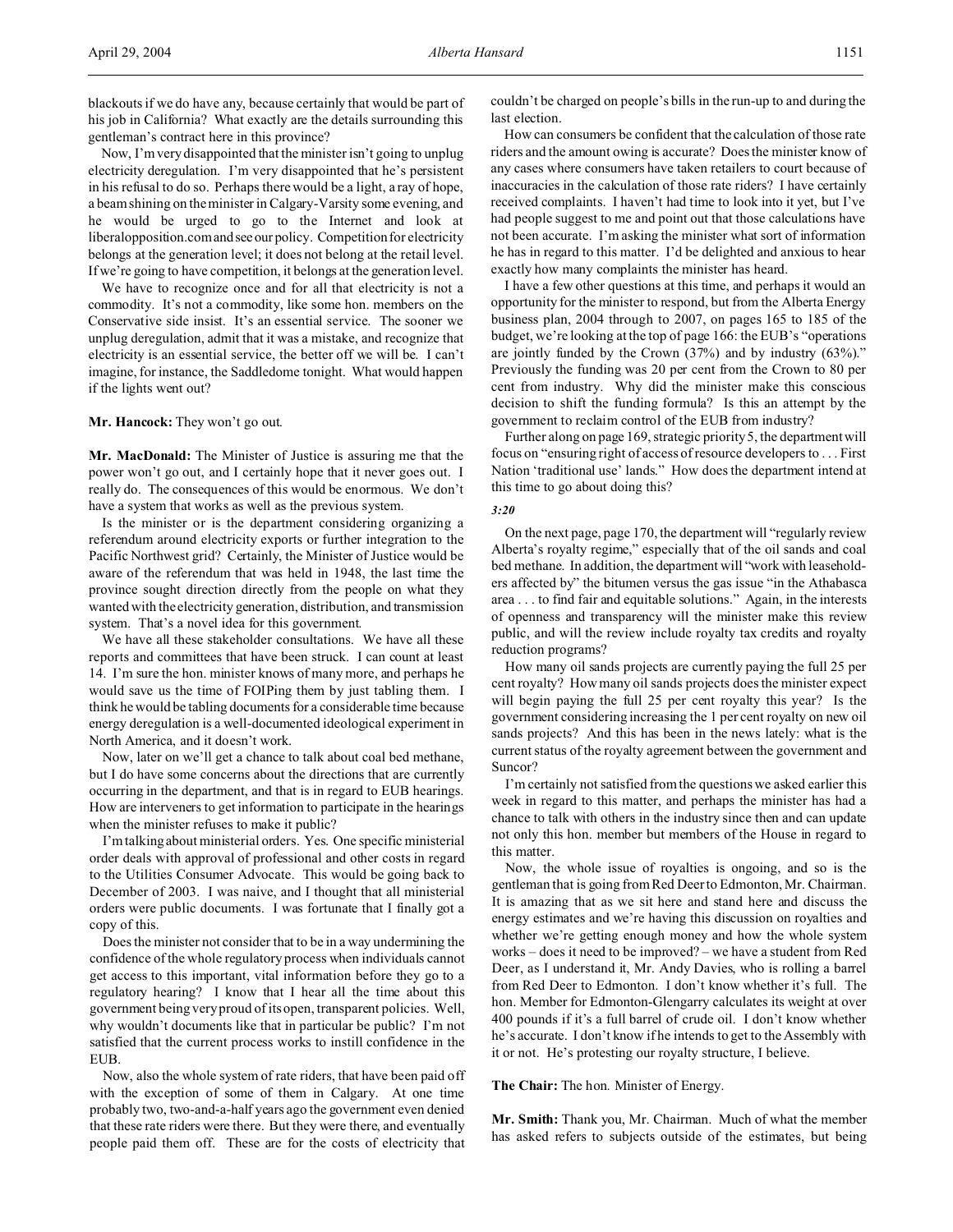I think the first part I heard from the member was on coal bed methane. Coal bed methane, as everyone knows, is a potentially critical resource to increase natural gas supplies in the province of Alberta. We have a great deal of experience with natural gas, as anybody knows. Methane by definition is natural gas, so it's treated as such. It has a royalty structure associated with it, and it has some changes from traditional conventional development. The most salient change is of course that you need more wells per section than what you would with conventional gas.

We're very fortunate in Alberta in that most of our coal bed methane is extracted without any disposal of fresh water. There are more than adequate rules to deal with the disposal of fresh water. It is illegal in Alberta to dispose of fresh water. It's also the EUB regulation that you must case, or provide steel around, any hole that's drilled into an aquifer deposit. I know that because I used to place casing in the hole down through the Milk River formation in the Taber area.

Coal bed methane has been subject to extensive consultation over seven communities in Alberta. I think that there is extremely positive dialogue taking place between the people who own land, the people who live in the area where coal bed methane is to be extracted, and those who are going to help develop the resource and also between the regulator and the department from a policy perspective.

He then moved to transmission and talked about Grid West and, I believe, the signing of the protocol. When the Premier and I were attending the Western Governors' Association that dealt with the energy summit, actually I heard Governor Bill Richardson turn to the Premier – Governor Bill Richardson, a four-time Nobel peace prize nominated Democrat – and say: would you accompany me in my helicopter to the governor's mansion? He uses a helicopter every day to get back and forth from work. It's interesting that we didn't hear any questions about that. He turned to the Premier and said: because you're the most important person here.

It was a reflection from a former Secretary of Energy for the United States government that realized the tremendous importance of Alberta to the U.S. energy solution: the fact that we supply over 20 per cent of their energy requirements; the fact that if you converted every molecule of natural gas to air conditioning, we would cool one out of seven and a half homes in the United States. This relationship is important, this relationship will continue, and we need to develop this relationship.

Part of the energy reservoir in Alberta is electricity. Part of the resounding problem in electricity has been – oh, I guess I'd call it a Liberal lack of attention to transmission networks. This Liberal lack of attention over the last 25, 30 years has resulted in a transmission patchwork design that's not efficient to the consumer or to the producer of power. Part of that is to build on bilateral relationships to facilitate the movement of power in crisis conditions.

Also, on the electricity front the member referred to the transfer of assets from ATCO to Direct. He knows full well that the decision by the EUB, which is a public decision, public hearings, where we have no record of his attendance at any of those events, covered completely why the decision was made as such, why the change in price on the natural gas side of about 10 cents a day, and the fact that it has no bearing on electrical prices, and the fact that these prices in fact could not exist if people enter into contracts.

I struggle with the understanding the member has of this important and complex piece when he's quoted in the paper as saying that the Alberta grid was one toaster short of a blackout. You know, when I was in the oil and gas business, we had comments like that too: that you were one brick short of a load or that you were drilling three stands off the bottom or that you weren't the sharpest pencil in the box or that you weren't the brightest lightbulb burning, those kinds of definitions.

## *3:30*

So as to being one toaster short of a blackout, you look back to see who made that kind of comment, and it indicates a very superficial understanding of a very complex network that, not surprisingly, Mr. Chairman, has not blacked out once, has delivered solid electrical power to this marketplace from 1998 to 2004. This is going to continue because of the structure of this market.

I would suggest to you, Mr. Chairman, that the only thing worse than being a Liberal in Alberta when it comes to electricity is to be a Liberal in Ontario, because that province is struggling with a very immense electrical issue today. I feel a great deal of sympathy for them, particularly because of their current administration. Much sympathy flows from that decision. Secondly, in the last blackout, that was caused by the kind of dithering that the chief ditherer talked about, that blackout cost \$2 billion to small business. That money is never recoverable. That type of blackout is enough money to build generation to supply another city in Alberta the size of the city of Calgary. It's immense.

I have a friend, having lived in Ontario, who is in a small area, the birthplace of Larry Robinson, a great hockey player. It's called Metcalfe, Ontario. He runs the Metcalfe Variety and Food Store. It's a small family business. His name is Mike Campbell, a good friend of mine. He came out to see the Calgary Flames in the first playoff game, which I thought was very good of him. He told me at that time that he was spending \$30,000 to put in a standby generator to keep his coolers running at the time when the power blacks out, because he fully expects a blackout this summer, this spring, as temperatures warm up in that area. I have not had one call about people buying a generator. I have not had anybody phone me and say: we need to buy our own power standby.

Mr. Chairman, we have withstood the onslaught of empty criticism, of slanderous talk. Abraham Lincoln once said that truth is the vindication of slander, and I would submit to you that the truth of an operating power grid with ample generating capacity and the lowest wholesale rates in Canada is evidence that we have an electricity policy that is good, that is effective and is going to be here for the long term. The only thing that gets unplugged will probably be www.liberal.com. But I digress.

Mr. Chairman, the comments on Mr. Kellan Fluckiger, on a thirdparty agreement. The members knows full well how to obtain that information. He is the manager of the electrical business unit and, as he said, is very qualified, indeed as we expect from all our business unit leaders. We expect that high performance, and that's why we generated a North American wide search to find this individual.

The member also knows that there are ample studies out reflective of the price: the IPPSA study, the Seabron Adamson study. There's information out that supports the deregulated model of electricity as it sits today. I would point him to those studies, openly and widely available. I would even suggest that maybe Mr. Evan Bahry, who is the executive director of IPPSA, would be more than pleased to make a presentation to a seven-member caucus – or to a five-member caucus, I guess, because a couple are running Liberal federally now – to get a really strong look at that analysis and to see how private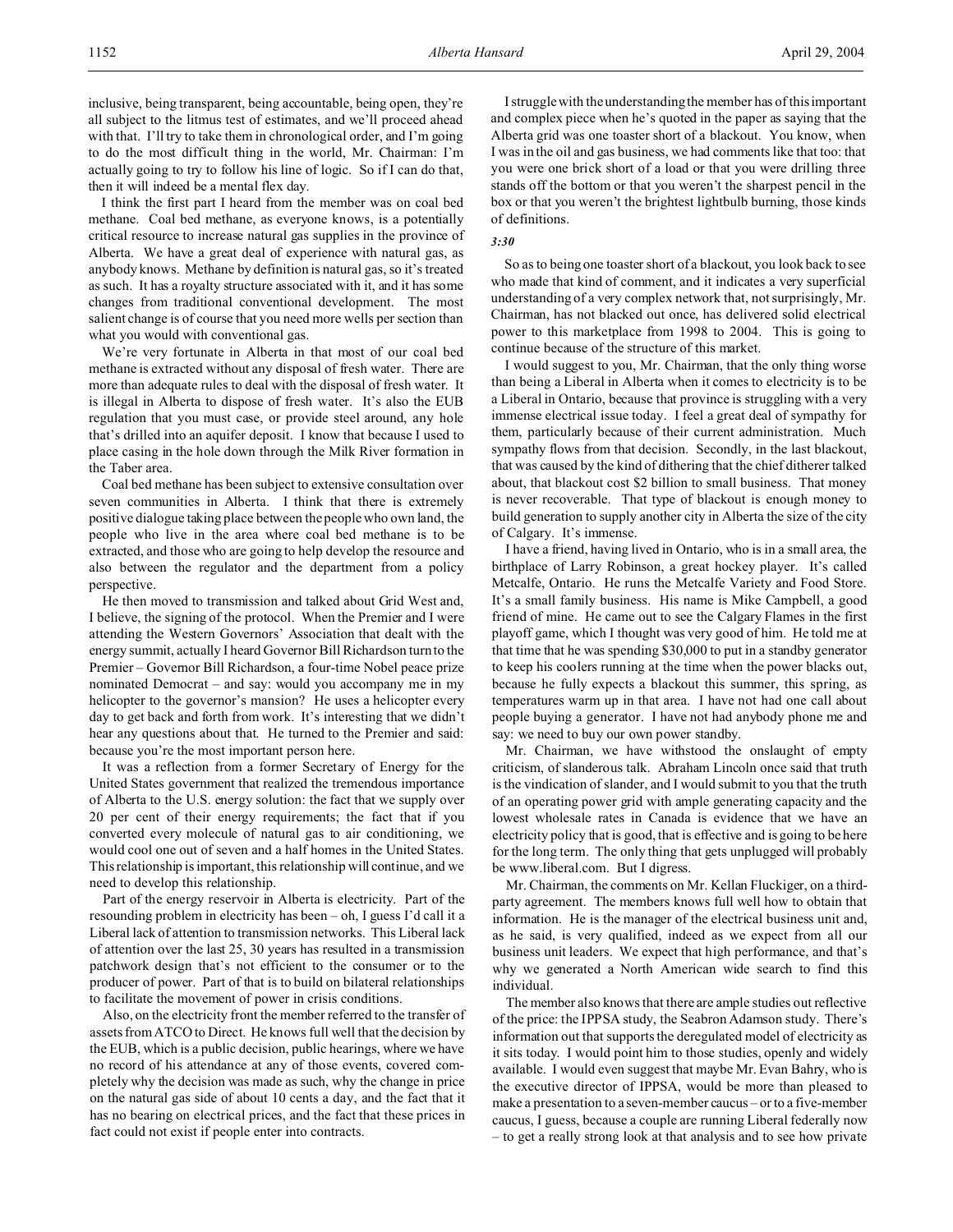generation has impacted on price. I know he'd be more than willing to spend time with the five members.

Mr. Chairman, the discussion on the funding to the EUB. We continue to move up that funding because we believe it's important, and it's an objective of this government to return to 50-50 funding. The EUB is an independent body, as they have shown by their decisions certainly since the time I've been minister. I think that 50- 50 funding is in place.

If the member is at all concerned about the viability of a deregulated electricity market, I could only direct him to two hard spots: one is the premium that Fortis recently paid to purchase the Aquila assets – that premium was about \$120 million over the original price – and, secondly, the \$90 million that Direct paid. You know, these are hard-cash dollars injected into a market that shows market confidence, market growth, and it's really the best place to put your dollars in Canada from an investment perspective.

He talked about oil sands royalties. Let me briefly say that the oil sands royalty regulation, which I remember discussing last year in estimates, continues to be clarified. The decision with respect to Suncor and the declaration that Firebag is to be treated as a new project and not as an expansion project is one that's the result of much discussion, many meetings with Suncor, and also brings clarity to the oil sands royalty regulation. It is not – and I must repeat: not – a change in policy. It is a reaffirmation of the existing policy. Nothing has changed. All this does is provide further clarity to the oil sands players, who are participating in some 52 projects in the oil sands today.

We continue to work with Suncor. We continue to look at Suncor with respect. As a matter of fact, was the member there last night at the Suncor reception prior to Suncor's annual general meeting, which is being held today in the great city of Edmonton? I think it's always important, if you're having an annual meeting, to have it in an area where you can focus attention on that company, have some media attention. I thought: you know, this is probably the best hockey-free area in Alberta to do that right now. So I'm glad that they're here in Edmonton.

I must say that one of my comments to the crowd at Suncor last night was that in 1995 I was the Minister of Economic Development, that Alberta had a \$21 billion debt, and they were difficult times. We were moving out of deficit financing. At that time Mr. Rick George, the president and CEO of the company, made the decision to move his head office from Toronto to Calgary. I sent Mr. George an Alberta advantage T-shirt. Now, the value of that T-shirt was \$8, but the value of Suncor moving to Calgary was priceless.

Mr. Chairman, Suncor has continued to develop the resource from the point of 67,000 barrels a day to well over 200,000 barrels a day today. They're an important partner in oil sands development, and they will continue to be a partner with the Alberta government. We will continue to work with them with respect but also remembering fairness and the fact that we are the custodian for royalty collection for the people of Alberta and that the royalty program is designed at 1 per cent of gross revenue while investment is being encouraged and until investment is paid out and then reverting to 25 per cent of revenue minus cost. That will continue. We will be working with the industry and the investment community to ensure that there is clarity surrounding that direction.

Mr. Chairman, I think that covers for the most part the comments from the member, and I will sit and continue to attentively listen to further comments.

## *3:40*

**The Chair:** The hon. Member for Edmonton-Gold Bar.

**Mr. MacDonald:** Thank you very much, Mr. Chairman. Certainly, I listened with a great deal of interest to the hon. minister. I'm pleased to see, finally, a change in colour in the hon. minister. The solid rose pink shirt is certainly an indication that the minister is changing direction and the Tory blue is fading, and next year it'll be a bright red shirt. He's in transition.

Now, he spoke briefly about the transmission policy, and we all know the change in policy that has happened as a result of this minister's decree not in this Legislative Assembly but in a ballroom in Banff last year, where we transferred full costs of any new transmission lines to consumers. The EUB in the past had ruled: let's have generators pay for half and then consumers pay for roughly half. That was a compromise situation everyone could live with.

But when the minister makes these changes, it reduces investor confidence. If electricity deregulation needs any further reductions in investor confidence, I don't know what they would be, but that was certainly it. Whenever you have the lack of a long-term planning process, which has occurred in this province because of electricity deregulation – the players didn't know what the rules were going to be; they weren't going to put their money down – this is why we have deficiencies in our transmission system. It has nothing to do with anything other than that it is the fault of electricity deregulation.

The hon. minister even went on. I believe the New Democrats were mentioned, and certainly the Liberals were mentioned. Mr. Chairman, if he can tell a story, then so can I. Now, I would remind not only the minister but all members of this House of this definition. A New Democrat is a blind man in a dark cellar at midnight looking for a black cat that isn't there. He is distinguished from the Liberal in that the Liberal finds the cat. He is also distinguished from the Progressive Conservative, who smuggles in a cat in his overcoat pocket and emerges to brag in triumph. Well, the Conservatives can brag all they want about electricity deregulation, but it is simply not working.

Now, it's the Progressive Conservatives in Ontario who were defeated for a number of reasons, but certainly one of them was their mishandling of the file on electricity deregulation, this stop/start proposal they had. To blame it on another government is wrong. This ideology that has resulted in electricity deregulation is a faulty ideology. It doesn't matter whether it's Ontario, Alberta, California, New York state, Pennsylvania, Oregon, or Nevada. Certainly, Montana, which we discussed earlier in question period, Mr. Chairman, has had significant issues, and they're trying to deal with them.

In regard to the whole issue of royalties, I don't think we can dismiss it as casually as this minister would like to do. We talked about it last year, but, yes, it continues to be a problem. It's a significant problem, and that's reflected in the initiative taken by the young man from Red Deer, who is rolling this barrel to Edmonton in protest of our royalty structures or at least to bring attention to the whole issue of our royalty structures.

There are many significant issues around royalties. The Auditor General has some issues, and we're going to discuss these. I don't expect the hon. minister to listen to this side of the House because that would be an historic first if he did, but perhaps he would listen to the Auditor General.

Now, I wonder if the young man in Red Deer is aware of this. Under the current gas cost allowance industry can apply all applicable natural gas costs on a corporate basis prior to paying royalties.

Now, this is what the Auditor General has to say, and the Auditor General deals in detail, and this is the annual report of the Auditor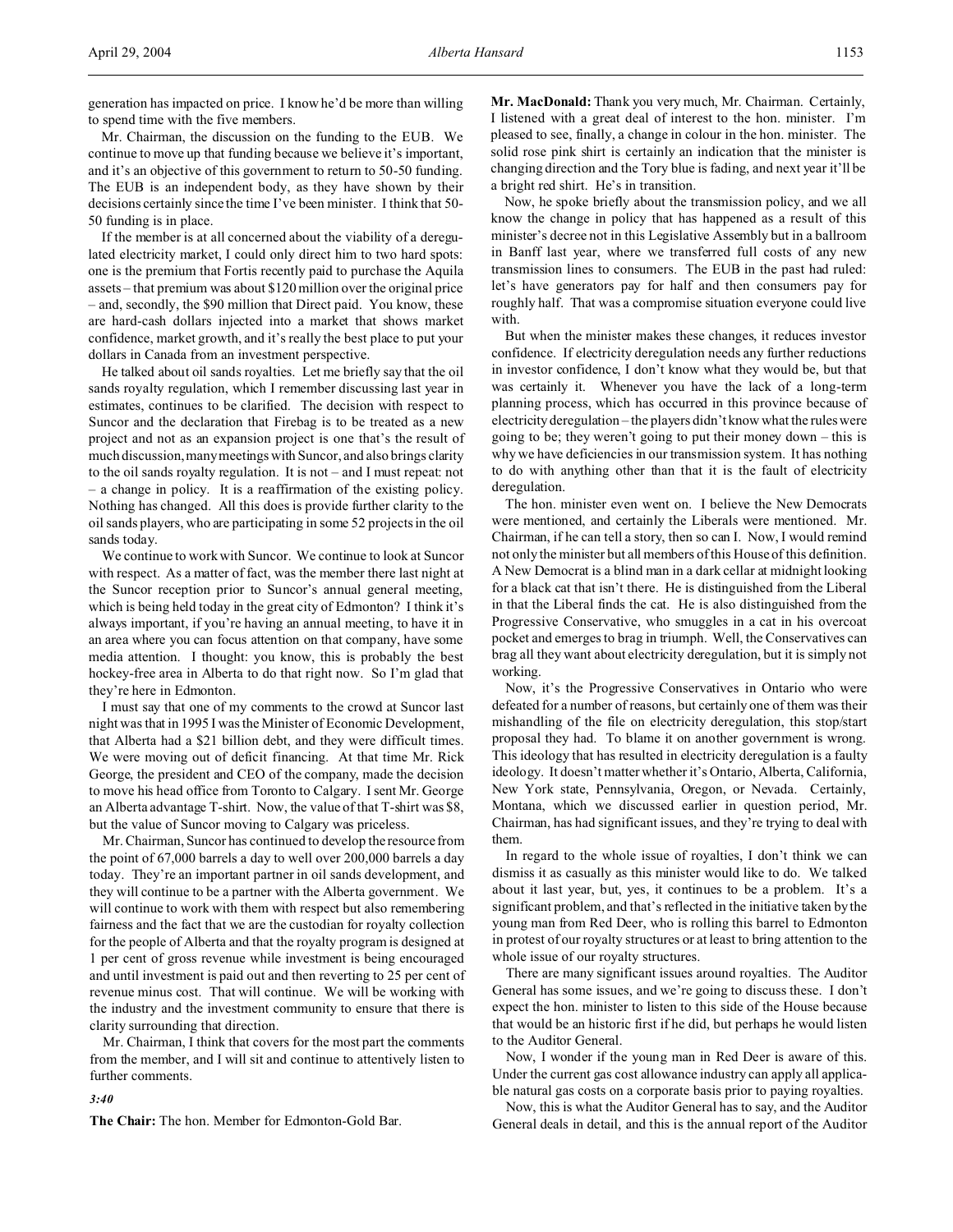General of our province, 2002-2003. Systems audits: timely program reviews and measure program effectiveness.

- 1.1 The Department needs to assess whether its royalty reduction programs are achieving their intended objectives . . .
- 1.2 The Department needs to identify the objectives of the Alberta Royalty Tax Credit program and develop measures to determine the effectiveness of this program . . .
- 1.3 The Department should [also] improve the communication of its needs for assurance on well and production data to the Alberta Energy and Utilities Board . . . and evaluate the extent of audit work done by the EUB in relation to the Department's needs.

Now, let's have a look at this. The Auditor General states that the ministry received \$7.4 billion in revenue. There was the nonrenewable resource revenue, the freehold mineral rights tax, industry levies and licences, and other revenue.

There have been some recommendations made here not only for the attention of the hon. minister but for the attention of all members. The first recommendation is, "We recommend that the Department of Energy assess whether the royalty reduction programs are achieving their intended objectives."

Here are some of the findings.

# **Mr. Smith:** Royalties are up.

**Mr. MacDonald:** Royalties are up because the price of natural gas is up.

Now, the findings are this: four programs need to be reviewed, according to the Auditor General and his staff. "The low productivity and reactivated well programs have not been reviewed since their inception in 1992." The price of petroleum has certainly increased. "The Department has not finalized," the Auditor General adds, "its 1999 reviews of the horizontal re-entry and deep gas holiday programs."

Here's another recommendation, and this is in regard to the Alberta royalty tax credit program, recommendation 11 on page 96. "We recommend that the Department of Energy document and communicate the objectives of the Alberta Royalty Tax Credit program and develop measures to assess whether the program is meeting its objectives." The background on this, Mr. Chairman:

The Alberta Royalty Tax Credit program refunds a portion of the royalties paid to the Province. The refund is available to individuals and corporations to a maximum of \$2 million of eligible royalties. The total credits in the 2003 fiscal year were \$83 million.

Is that good enough? Do we need to have a look at this? Now, we can go further in the recommendation, and the Auditor

General states:

We found that

- although various reviews have discussed the objectives of the [Alberta Royalty Tax Credit], there is no formal documentation or communication of the program objectives
- the Department has not developed measures to assess whether the objectives of the program [have been] achieved.

Are we doing everything to ensure that as this young man from Red Deer rolls his barrel from Red Deer to Edmonton, his generation is getting maximum benefit from the royalties that are a result of our natural gas and oil exploration? If not, perhaps we should have a look at this, and perhaps we should dedicate the extra revenue that we would get from this into the Alberta heritage savings trust fund for the rainy day that, unfortunately, will come sometime for this young Albertan. We would be very wise, we would be very prudent to set aside as much revenue from our resources as possible for future generations.

## *3:50*

Now, another recommendation from the Auditor General on well and production data:

- We recommend that the Department of Energy
- improve the communication of its needs for assurance on well and production data to the EUB.
- evaluate the extent of audit work done on well and production data by the EUB in relation to its needs.

We've got to take the Auditor General seriously, and hopefully next year, next September or October, whenever the Auditor General's report comes out, these recommendations will have been dealt with. This is not good enough. It's not good enough for this generation nor future generations in this province. We have to ensure that we're getting maximum benefit from these resources.

The minister also talked about seven Liberals becoming five Liberals. Well, if the hon. Member for Edmonton-Ellerslie goes to Ottawa, she's going to have specific instructions to deal with some matters that this government is negligent in dealing with, and those are getting our fair share of royalties and perhaps natural gas liquids from the north.

We have to have a good process. We can't simply talk about building a firewall around this province, like some Conservative politicians. We have to share our technology with the territories in the north that are developing their resources. The Member for Edmonton-Ellerslie would be a good advocate for this province. As the natural gas liquids are coming from the north, perhaps she could advocate that we have some for Fort Saskatchewan, we have some for Joffre to run the petrochemical . . . [interjections]

# **Chair's Ruling Decorum**

**The Chair:** Hon. members. Hon. members, Edmonton-Castle Downs and others, we're on the estimates of the Minister of Energy, not in the business of speculating on all kinds of other possibilities and propositions that may be around at this time of year or later. So let's stick with this, and remember, all hon. members, that you will have a chance to speak to these estimates later. The hour will be up at 4 o'clock – it started at  $3$  – and we will have other people.

But right now, the hon. Member for Edmonton-Gold Bar.

# **Debate Continued**

**Mr. MacDonald:** There is an issue surrounding an affordable, accessible supply of ethane for our petrochemical industry, and this government has been negligent in ensuring that there's a long-term supply. Now, perhaps the minister is going to stand up and say: well, we're going to take a process and establish an upgrader in Edmonton, and we're going to use bitumen from the north as a source of feedstock for our petrochemical industry in Fort Saskatchewan. But in the meantime, we need to show some real leadership and we need to be negotiating with the northern territories, with the Northwest Territories and with the Yukon Territory, and ensure that as those natural gas liquids are developed and coming through this province, if our own industry needs access to them, we'll have them.

I'm certain that if the Member for Edmonton-Ellerslie goes to Ottawa, she will stand up and speak out on behalf of that vital industry in this province. This government, in my view, has been negligent in protecting ethane.

Now, not only do we have development in the Norman Wells area, the Mackenzie Delta, but also in the Cameron Hills, in the Yukon, and we have to ensure that we have an adequate supply. It's a very, very important issue. We need to show leadership on it, and talking about taking our marbles and going home and building firewalls is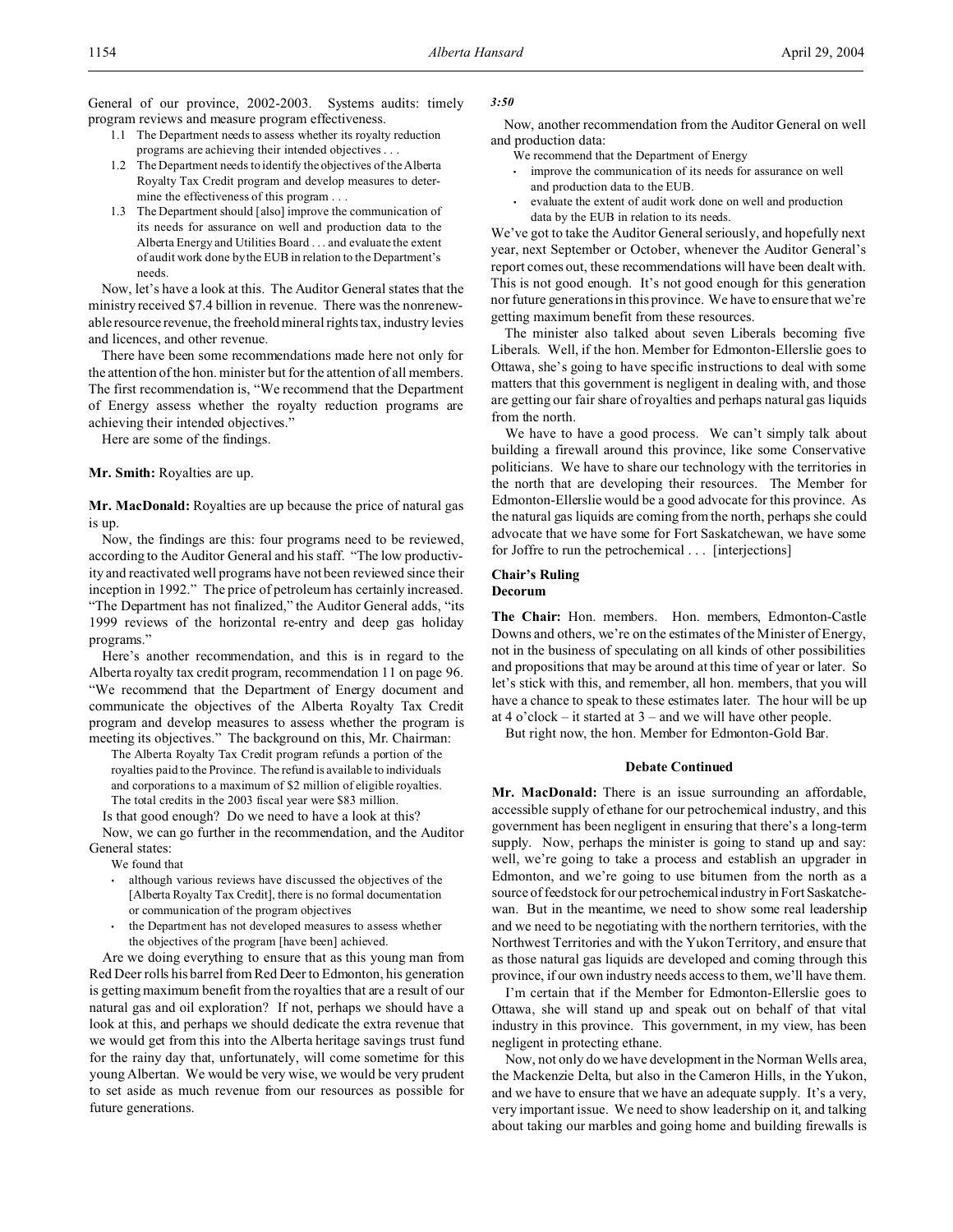not going to work to anyone's advantage. I'm sorry; that's not going to work.

Now, will the government also be introducing, while we're on the issue of royalties, a new royalty regime to deal with nonconventional gas like coal bed methane? This is a big issue. We're not getting a chance to discuss it, probably, in the time allotted this afternoon. If so, will this royalty regime be retroactive for current coal bed methane leases?

How does this government intend to solve the dispute between bitumen leaseholders and natural gas leaseholders in the Fort McMurray area? How much financial compensation is the government currently providing natural gas leaseholders in the disputed areas? How much does the government forecast it will have to provide in total compensation?

With those questions, Mr. Chairman, I will cede the floor to the hon. minister and other members who want to participate.

# **The Chair:** The hon. Minister of Energy.

**Mr. Smith:** Where to start, where to start. It's kind of like going back to question period, you know, where you have to correct all the errors, falsehoods, and erroneous preambles to actually get to the question, Mr. Chairman. I'd like to start this time maybe from back to front instead of going from front to back, particularly because he was pumped up about sending the Member for Edmonton-Ellerslie to Ottawa to the point where it was advocating for our resources, ensuring that we get our fair share.

Well, you know, isn't that just like a Liberal? Who owns the resources? They're owned right here. They're not owned in Ottawa. It's that kind of Liberal attitude that got us into the national energy program, buddy, and I'll tell you what: there are people in here who lost their jobs, went bankrupt, lost their homes, lost their businesses, and it's that very attitude that started it. So if anybody's going to Ottawa, buddy, I hope it's you.

If you look at the Alberta royalty tax credit, it was established in defence of what Pierre Trudeau and John Turner did when they tried to disallow deductibility of our royalty payments. I would direct the member to go back in time, about two years from his present state, go back to 1930, 1931 and the work of John Brownlee, Premier Brownlee, the seven years that he spent to ensure that these resources belong to the people of Alberta and will be protected by the people of Alberta.

But I digress. Mr. Chairman, I'm the type of Conservative that would really believe in free trade, the free trade that's made this province great, the free trade that's moved this product. We are so blessed to have this much resource beside the world's largest customer, this seamless network of hundreds of thousands of kilometres of pipe that moves into the United States. So as a free trader and a Conservative I'm more interested in breaking down walls, not building walls. I think that we can continue to break down the walls, whether they exist between a territory and a province or whether they exist between another country, another state and this province.

In fact, I met with Premier Handley in Albuquerque. He was there as well last week, and we did talk about how best to organize the proper and appropriate movement of natural gas from the Mackenzie Delta through to Alberta so that we could maximize the capacity of the Alberta natural gas hub, the most salient trading hub in the world, and also to ensure that the producers get an appropriate benefit from shipping that gas on that pipeline. I think that we can come to a very, very good solution. I've got to commend the government of the Northwest Territories for their forward thinking, their stance on devolution of royalties and also congratulate them on soon becoming the world's third-largest producer of diamonds, by the way.

# *4:00*

Mr. Chairman, the next one back, or his next to last – that would be his penultimate point – was on the petrochemical industry. Now, that member should know because of his experience in the oil patch that we have the world's largest ethane cracker located in the fair constituency, the Conservative-represented constituency of Lacombe-Stettler, whose member is listening intently to estimates. That cracker – the removal of the machinery and equipment tax in 1995 hastened the construction of that – combined with the natural supply of ethane here in this province, combined with transportation efficiencies has resulted in a thriving petrochemical industry, an industry that has been supported time in and time out by the Premier of this province, who has said that natural gas moving through Alberta will be processed; the liquids will be processed. There are compelling commercial alternatives to use Alberta as a gas-processing hub.

That will continue, but we're prepared to build on those strong building blocks by taking new technological steps into the oil sands working in partnership with the Alberta Chamber of Resources to see if there are additional feedstock opportunities from the oil sands. Already the oil sands sends down propane into Redwater, where there's a propane fractionation plant. So we know that we have that opportunity.

We also see the oil sands as an opportunity to continue on cleanburning coal technology as they respond to the challenges in using steam and generating steam and what input they're going to use to generate that steam.

Mr. Chairman, what he doesn't mention, as is always the case with this fella, is that the petrochemical industry is in a price-cycle bottom, and in fact nobody in the petrochemical business is making money. We are not short of ethane in this marketplace, and as the cycle changes and as the demand changes, we will be there. We will continue to respond to the needs of our petrochemical industry.

Now, Mr. Chairman, he did go back and talk about royalty and royalty structure, and of course, again, if you do the macropicture and if you look at the last four years of royalties and add them up, you'll realize that they're equal to the previous 10 combined. For the last three years the number one export in Canada has been energy, the number one investment product in Canada has been the oil and gas industry, and the number one province that is the recipient of that investment is Alberta. That is macroeconomic proof that the royalty system works and that citizens and investors and those who apply for the extraction of this great resource benefit from the same.

Mr. Chairman, we continue to monitor our royalty index. We have two world-wide organizations that spend a great deal of time evaluating the fairness of our royalty system and in fact its contemporary value.

I would turn the hon. member to *The Armet Report*. I'm sure he subscribes; most people in the know are recipients of it. I don't know if I have the copyright authority to table this; it does have copyright to it. It does talk very candidly about a royalty structure for the future.

It's always a fond Liberal stunt to say that we're exploiting all our resources and leaving nothing for tomorrow. Well, let's talk about tomorrow for just a second, Mr. Chairman, and let's assume that the inflation rate is a modest 1 per cent. We get through to 2020, which is not far from now. Your golf game will be even better than it is today, all the projects in the oil sands are paid out, and outside external forecasters are estimating that we're producing 3 million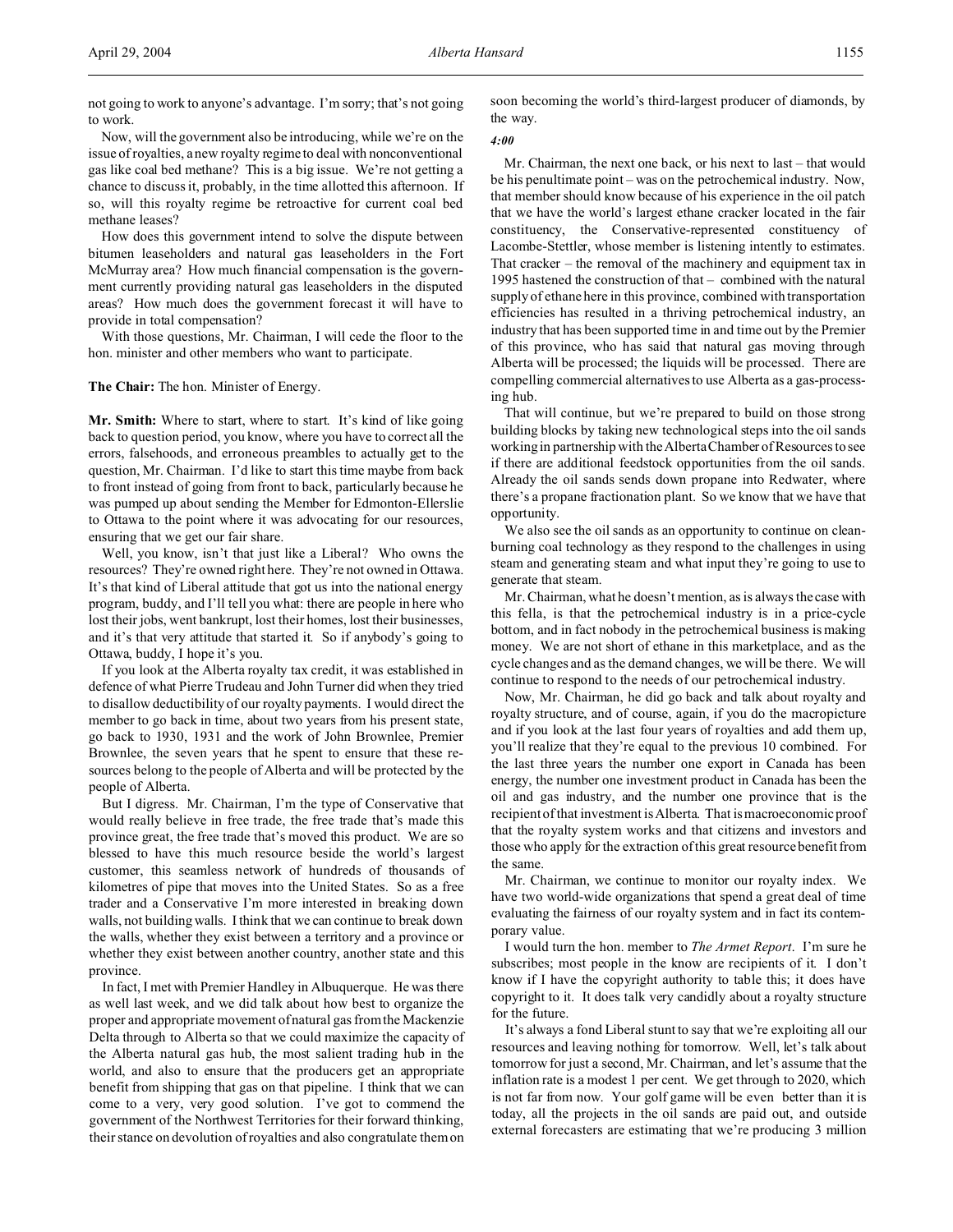barrels a day by that time, 3 million barrels a day at roughly \$60 Canadian a barrel for light synthetic crude oil at the refinery gate.

Let's take \$10 off for the spread between heavy oil and light, and that takes us down to \$50. Let's assume that there's been no change in operating costs, and operating costs are \$12 a barrel. That gets us down to \$38. And let's assume that we get 25 per cent revenue minus costs, as the oil sands royalty regulation has affirmed. That gives us about \$9.50 a barrel. Let's multiply 3 million barrels a day by \$9.50, and everybody knows the answer to that on the Conservative side of the House. That's about \$30 million a day. If we take the \$30 million a day and apply it to a 30-day month, that's \$900 million in a month. Twelve months of the year times  $-1$  know you're with me – \$900 million comes out to \$10.8 billion, roughly \$11 billion. Mr. Chairman, \$11 billion is real money in anybody's lexicon.

That's the architecture that we have tried to put in place for the future of Albertans so that they can indeed have the opportunity to see roads built, infrastructure, education, highways. In fact, government's job is to create the wealth that allows us to build the tools that allow the private sector to build wealth, and we can do that through the oil sands. We will continue to work hard with our partners, the Auditor General, the companies that are there, and I know that we're going to be able to see hard, substantive results in our lifetime. This is not a long-term dream.

I think I've covered most of the fact, half the fiction, and some of the politics, so I'll sit down now, Mr. Chairman.

Oh, I'm sorry. I do have to return to electricity for just a moment to talk about transmission. The member knows full well the story on it, and we'll have to just take the time up to correct the record. We did not change a decision by the EUB. We reaffirmed the existing policy where consumers pay for transmission.

We must remember that there are business consumers; there are residential consumers. Insofar as the 15 per cent of the marketplace which is residential consumers, the price that they pay for the transmission is that percentage piece. Mr. Chairman, I would ask the member to look back, and if he looks at it and he says, "The generators would pay 15 per cent; where would the generators get their money from?" Well, the generators sell into the grid. They sell at a particular price. Consumers purchase the power. The power is then consumed, and the consumer pays the bill. Do you not think that would include transmission? I would think so. It's an easy economic tenet to follow, and of course we'll continue to help the member whenever we can.

Of course, I must finish with the comment about the rose shirt and the move to red. I'm not in transition; I'm in season.

**The Chair:** The hon. Member for Edmonton-Gold Bar.

**Mr. MacDonald:** Thank you very much, Mr. Chairman. I'll be brief because other hon. members have expressed an interest in participating in the debate. The hon. minister was talking about fact and fiction and politics, and while there are some things that certainly need to be corrected, the minister's sense of history is, to say the least . . .

**Mr. Smith:** Excellent.

**Mr. MacDonald:** He may maintain that it's excellent, but perhaps he should table his history mark from Notre Dame College for all to see.

**Mr. Smith:** Point of order, Mr. Chairman.

**The Chair:** The hon. member has a point of order.

# **Point of Order Imputing Motives**

**Mr. Smith:** It would be under Standing Order 23(i), imputing false motives. In fact, Mr. Chairman, I had an honours mark at Notre Dame College. Notre Dame College is in fact noted for its scholarly excellence, and I think he is actually attacking the integrity and the viability of that great residential institution and would ask him to withdraw that remark.

# *4:10*

**The Chair:** The hon. Member for Edmonton-Gold Bar on the purported point of interest, point of order.

**Mr. MacDonald:** Point of interest? Yes, Mr. Chairman, I believe it is a point of interest, not a point of order. If the hon. minister would allow me to continue . . .

**The Chair:** It's the chair that does that.

**Mr. MacDonald:** Perhaps he wouldn't be as sensitive to my remarks. They're in no way – any way, shape, or form – to do with Notre Dame College.

**The Chair:** As I Freudianly slipped, I think it was a point of interest, clarification, and not a point of order.

The hon. Member for Edmonton-Gold Bar.

# **Debate Continued**

**Mr. MacDonald:** Thank you. Now, in regard to the transfer of the natural resources to the control of this province, for the minister's benefit and for the benefit of all those assembled here this afternoon, it was a Liberal government under Mackenzie King that allowed this to happen.

Certainly, there was a Conservative government in power under Arthur Meighen, a long-serving Conservative Prime Minister: had the chance, didn't make the transfer. But after the election, when the federal Liberals were returned to power, in conjunction with the U.S.A. this transfer to the province occurred. This transfer to the province provided all the remaining Crown rights in land and resources with certain exceptions, Mr. Chairman, such as Indian reserves, national parks, and the like but subject to all the leases and licences already granted.

So it was a Liberal government in Ottawa that transferred these rights to Alberta, not a Conservative government. A Conservative government had an opportunity, but they did nothing.

Thank you.

**The Chair:** The hon. Member for Whitecourt-Ste. Anne.

**Mr. VanderBurg:** Thank you. I was glad to hear about the department's plans with regard to enhanced oil and gas recovery through CO<sup>2</sup> . I was also glad to hear about ongoing reviews of royalties to ensure that Albertans are getting their fair share.

One think I didn't hear from the minister – and maybe he can comment – is what our plans are with regard to the precious mines and minerals opportunities that we may be overlooking in Alberta or maybe not overlooking. I've heard from some of my constituents that are involved in the diamond and gold junior mining companies that we have great opportunities here in Alberta yet hear very little about it in our Legislature.

We'd just like some comments on that.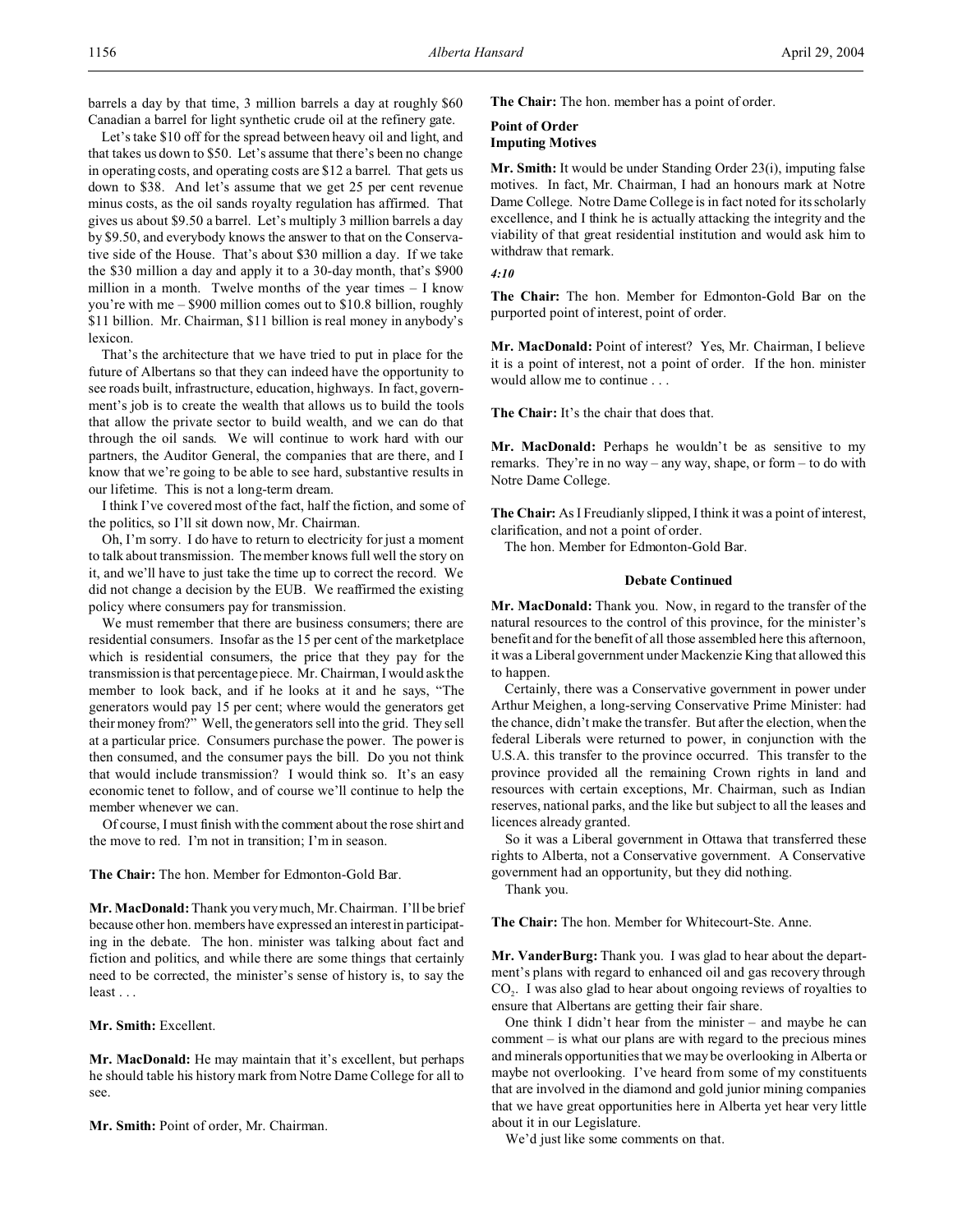**Mr. Smith:** Well, I'd like to commend the Member for Whitecourt-Ste. Anne for his interest, not only today but in the past, in mineral development, particularly diamonds. He has ably been able to provide information to the House and to the standing policy committee and to this government on a diamond strategy, on mineral development.

One of the parts about diamonds particularly, Mr. Chairman, is that it's similar to the movie business. Each province, each jurisdiction, has its own form of subsidy. What we need to do is to continue to look at competing with other jurisdictions for a superincentive to write off their exploration expense. They do have the opportunity to participate in flow-through shares in the normal course of exploration in this province. We are assisting them by putting more money into the mapping function. I think that will assist them. We hope to see continued mineral development just as we see continued coal development in this great province.

**The Chair:** The hon. Member for Edmonton-Ellerslie.

**Ms Carlson:** Thank you, Mr. Chairman. I would like to ask the minister for an update on what his department is doing in terms of climate change and who you're working with: bureaucrats, industry, other levels of government.

**Mr. Smith:** Tomorrow, Mr. Chairman, we will announce four projects on  $CO<sub>2</sub>$  sequestration. We are to the best of my knowledge the only jurisdiction in the land that is actually doing something substantive with respect to  $CO<sub>2</sub>$  management. I'm sorry; I had an advance copy of the press release, but I don't have it with me now. We think that that's an important piece. We also want to work on some royalty innovation that would facilitate, not only enhance, the oil recovery but also work on behalf of further development of carbon dioxide management.

We also, Mr. Chairman, continue to work with the Clean Air Strategic Alliance for Alberta, Climate Change Central, Voluntary Challenge program, all the partnerships that are designed to work in co-operation with the private sector where we could get co-operation by collaboration as opposed to regulation for reduction. I think that that is shown and is shown across Canada as being an outstanding practice.

The other part is of course the oil sands technology, driven both by price and the social desire to reduce greenhouse gas emissions. We're seeing continued progress on the front in reducing the use of steam as a driver in both steam-assisted gravity drainage as well as some of the other projects up there. Some of that new technology by companies like Petrobank, a toe-to-heel air compression format – that technology is being tested in the lab. Of course, OPTI raised in excess of a billion dollars to partner with Nexon to reduce gas consumption in the oil sands. Devon is working actively with propane – it's called vapex – to be used as a solvent for diluting the bitumen.

So, Mr. Chairman, there is a great amount of activity that is driven not only by economic drivers but also a social desire to reduce greenhouse gases. The long-term prediction I've seen is from a percentage of output. I've seen reductions somewhere in the neighbourhood of 33 to 45 per cent in the oil sands.

**The Chair:** The hon. Member for Edmonton-Ellerslie.

**Ms Carlson:** Thank you, Mr. Chairman. I wonder if the minister could expand on what he means by royalty innovation. What is that going to look like for this province?

**Mr. Smith:** We're not entirely sure at this point because we haven't finished moving it through the process, but what it's primarily envisioned to do, Mr. Chairman, is lever about tenfold investment from the private sector and, in fact, from the federal government to move on ways of developing our enhanced oil recovery industry.

We believe that we can use a number of factors: one, federal participation, because I think that it's time they put their money where their mouth is. And they have. I've got to commend Minister Efford's efforts for his contribution in the carbon sequestration program. That has been positive. Secondly, I want to commend the University of Calgary for the creation of the international institute for energy, environment, and the economy, that will address these issues; thirdly, Mr. Len Bolger and the Alberta Energy Research Institute for the work that they have done, particularly on the paper Spudding Innovation, that talks about another Alberta waiting to be discovered.

In fact, we're waiting for technology that can create another Alberta in terms of flushing out the final 50 per cent of oil in our conventional oil wells, finishing the last 30 to 50 per cent of natural gas extraction that sits in existing reservoirs. I think that we maxed out our production at 1.3 million barrels a day in 1973, and we've declined from there. That still means that there's an incredible amount of oil waiting for new technology. If we can lever that and we can lever that on a 10 to 1 basis, I think that there is exceedingly clear and compelling evidence that Albertans would benefit not only from the investment, the jobs created around it but also from the royalties associated with it.

## *4:20*

**The Chair:** The hon. Member for Edmonton-Ellerslie.

**Ms Carlson:** Thank you, Mr. Chairman. My next question is with regard to the trading of  $CO<sub>2</sub>$  credits. What's your position on that, and what dollar figure do you think they might be pegged at eventually?

**Mr. Smith:** All I know is that we have a written agreement between the industry and the federal government that the price of carbon shall not exceed \$15 and that the oil and gas industry will not be burdened with more than 15 per cent of all the emissions in Canada.

**The Chair:** The hon. Member for Edmonton-Ellerslie.

**Ms Carlson:** Thank you, Mr. Chairman. I'd like to spend a few moments now talking about orphan wells. I see in your budget this year that you're predicting a reduction in orphan well abandonment activities. That wouldn't necessarily coincide with what we're seeing or hearing, so could you explain why that's happening and where the program is at this stage?

**Mr. Smith:** Mr. Chairman, the orphan well program is one that is collected and supervised through the Energy and Utilities Board but is, in fact, private-sector money that is raised through a levy. It's my understanding that the well program is functioning. I think that there are some accounting issues about taking the money out of the EUB and then putting it directly to work in the orphan well fund. Mr. Geisbrecht is here from the EUB. I see him scribbling intently, so we will provide you with written information on that.

**The Chair:** The hon. Member for Edmonton-Highlands.

**Mr. Mason:** Thank you very much, Mr. Chairman and to the minister. I appreciate his comments and answers today, and I look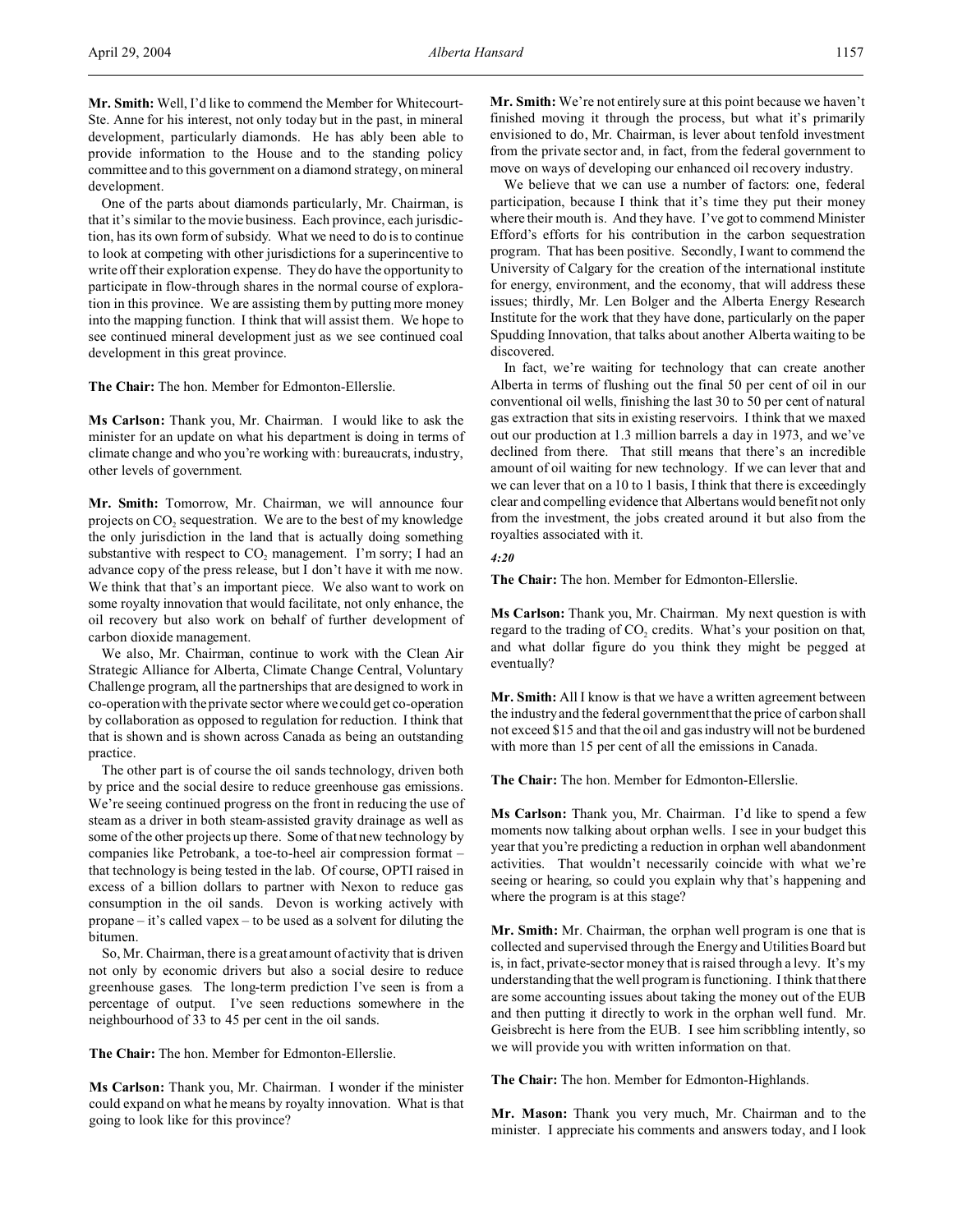forward to asking him a few questions. I want to start with a basic question, and that is: how do you define success when it comes to energy deregulation? I would assume that key factors might include price, reliability of supply. Choice is another one.

I guess my concern here is that we have seen a significant increase in price. It's true that rate riders have come off, but they were merely paying back the power companies for basically selling electricity at below their cost before the last election. So people had to pay those prices. They just spread it over the next couple of years. Those have come off, and that's a fair comment, but Alberta's position in price relative to other provinces has also increased quite a bit. So we have higher prices, and I don't think that there's really any doubt about that.

Also, if we look at the issue of choice for the average consumer – I'm talking about homeowners, small business, farms, that sort of thing – we don't really have a wide range of choice. The entrance of Direct Energy, which is going on right now, basically is having a company from offshore buy up an existing company, so they don't add to the mix in terms of choice. Of course, there's really the question of how you define choice. Is it just, you know, you buy the same electrons from a different company, but they restructure the extra payments in a slightly different way? What does choice really mean in the government's mind? Can we expect more entrance to the market, and will that bring the price down even to what it was before deregulation?

The issue, I guess, of consumer protection is an interesting one and not directly under the minister. I understand that the advocate reports to the Minister of Government Services, but really I think there is some question about what kinds of things these companies are allowed to do. Certainly, Direct Energy has a very bad record. It was voted one of the worst retailers in Britain and was convicted of falsifying people's names in Ontario, and I understand that there are a number of convictions in a number of American states as well. So it's not really the cleanest or the most savoury in terms of its reputation for dealing with consumers.

The question of debt is another one that the minister brings up, and I'd like to deal with that a little bit. The minister talks about public debt in other places. Now, other provinces, of course, have publicly owned power and utility companies, and Alberta has a mixed system. The majority of it is privately owned, but of course Edmonton Power, which is now EPCOR, and Enmax, which is the city of Calgary electrical system, are publicly owned although not owned by the provincial government but, rather, by municipalities.

So it seems to me, Mr. Chairman, that all utilities use debt to finance the capital projects, and then the ratepayers support the debt, and they repay the debt. This is true whether or not it's a publicly owned or a privately owned company. We were able to demonstrate that, in fact, in Alberta the private utilities have a very large debt. Now, it's not as large as Manitoba's. Manitoba has quite a bit bigger debt because of the massive hydroelectric projects that they've been involved in.

The question, really, for the minister is: how is the debt here different from the debt there? I guess I take issue with the characterization that taxpayers are, quote, on the hook for this money, when in fact it is the ratepayers of the utilities that are actually on the hook for the debt in Alberta and in other provinces and in public systems and in private. So that, I guess, is a question I have.

I would like to hear the minister's view on what electricity prices for consumers are likely to be, if there are projections that the ministry has for a year out, two years out, and so on.

Another aspect, Mr. Chairman, that I'd like to ask the minister about is the progress on implementing recommendations in the Bolger report. I'd like a bit of an update with respect to that as well.

So with those questions, Mr. Chairman, I'll take my seat and anxiously await the minister's replies.

**Mr. Smith:** Mr. Chairman, I would direct the member to pages 179 to I believe it's 186, where it talks about a fair and responsible regulatory framework for the energy and utility sectors, industry compliance with energy and utility regulatory requirements. It has our performance measures, and it has targets from last year, how we did, and what, basically, we're measuring.

I think, also, that from a consumer perspective, success is defined as not being in the position of other jurisdictions such as Ontario – as you can see, they're in crisis state; there's no question – not being saddled with \$357 million worth of added debt from the Manitoba hydro operations, that were a result of the drought as well as other factors.

*4:30*

I think it's very clear that anybody who's walked into a bank to purchase a business or to look for a loan will find that they'll say: what do you owe? If you say, "I have signed to pay off the debt on bringing all the new light bulbs into my house," that registers on your balance sheet as a liability. However, if a government comes in and puts all those lights in or a third party comes in and puts all those lights in and then charges you rent on those lights or a fee on those lights, you are not responsible for the debt; that other party is.

Mr. Chairman, not only from the creative and wonderful accounting that Crown corporations have brought to Canada but the astonishing debt load, the mismanagement, the bad decisions, the lack of market forces – all I have to do is direct the member to a great New Democratic Party adventure in British Columbia when they decided that B.C. Hydro was the right organization to build a huge dam in Pakistan. In fact, members of the New Democratic Party were accused of buying shares in that entity and being in a conflict of interest. But, you see, you couldn't get through the cloak, the camouflage of New Democratic accounting in order to move into an examination of that. I think that fiasco probably got docked with the B.C. Ferries adventure of the last New Democratic administration there.

So, you know, electricity and market restructuring in this province is in full sail, Mr. Chairman. We have evidence from the private sector, that third party, that shows prices would be where they're at now had it been a regulated model. I know there is no other jurisdiction – no other jurisdiction – that has the mix of environmentally conscious power, environmentally sensitive power, and power generation that this great province has. In fact, to the right of me sits the Minister of Infrastructure in this session, and that minister is a signatory on North America's largest green power contract.

Now, to me success is no blackouts, reasonably priced power, ample generation, good billing practices, presence of a robust wholesale and business marketplace, green power additions to the point where we're the largest wind power producer in Canada. Those look like pretty good indicators of success to me. You know, Mr. Chairman, they're a long time coming. This has been a work-inprogress that's reached over six or seven years.

There are organizations in Grande Prairie that are going to heat buildings and fire electricity through the use of biomass. You don't see wood-burning teepees in the pulp and paper industry any more in this province. Mr. Chairman, there's even an organization in Lloydminster, the beautiful border city, that crushes canola. With the price of natural gas as a feedstock they were looking at a cogeneration machine that would feed canola and natural gas into the system, and then you use what is most economically opportune. So, in other words, marginal cost became very important to people around the province.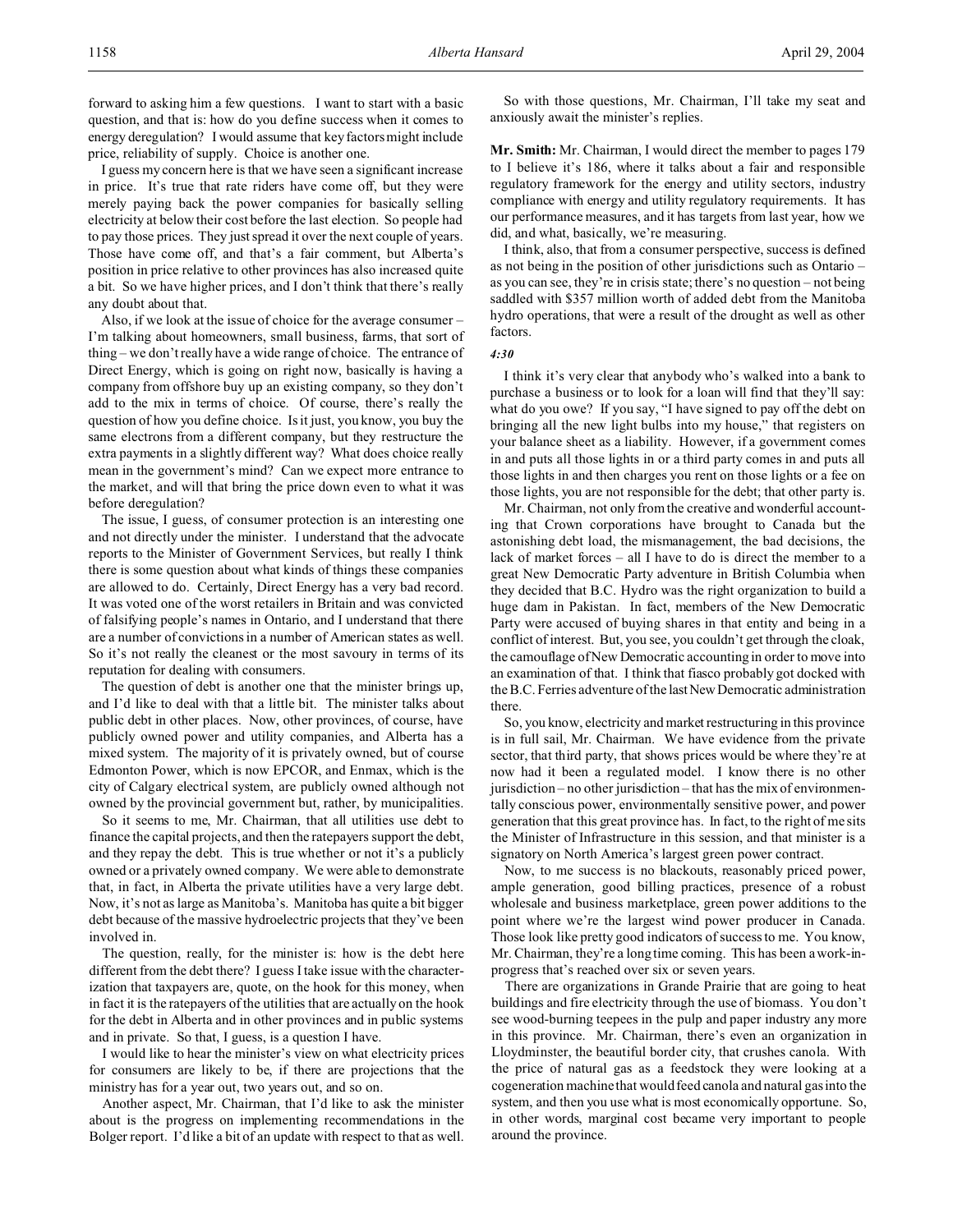You know, Mr. Chairman, the one other thing of having a true price signal – not cloaked, not camouflaged, not darkened by New Democratic accounting – is the fact that people conserve. I noted from figures that I saw from TransAlta Utilities that Albertans actually use 7 per cent less electricity in their homes than they did when we started competitive market restructuring, that combined with a 10 per cent reduction in natural gas usage. All the right signals.

I applaud the Member for Edmonton-Highlands for continuing to watch this unfold and continuing to look at it with a fair and unbiased eye, and when he sees the very company that he was a part of, EPCOR, now being recognized for its leadership, its innovation, its contribution to the city, its pricing to consumers, he has to be proud of this. He has to be proud of the way this has evolved.

**The Chair:** The hon. Member for Edmonton-Highlands.

**Mr. Mason:** Thank you very much, Mr. Chairman. You know, that rekindled my zest for this Chamber this afternoon.

It's interesting. You know, this minister is taking his lead from his Premier and from other members of the government in his manner of answering questions. When you're put on the spot about what you're doing and people are asking you to be accountable, what does the government do? What does the Premier do? What did this minister just do? He starts pointing fingers at other places, whether it's trying to divert attention from the Premier's flights to the A320 that the federal government has or whether it's trying to divert attention from the high electricity prices that we're saddled with under deregulation and trying to point fingers at some long-past B.C. government.

You know, if we responded in the same vein, if the opposition acted the same way that the government does, we'd be pointing out things like a Conservative government in Saskatchewan that is largely still in jail because they were a bunch of crooks. We could extrapolate that to say by implication, as the minister just tried to do, that all Conservatives are crooks and probably should be in jail and that these guys just haven't been caught yet.

But we aren't saying that, Mr. Chairman, not at all. We're trying to hold the government accountable and ask it specifically about what it's doing in Alberta. That's its responsibility. It's not really its responsibility to think about past NDP governments somewhere else or the federal government but what this government is doing and how is it answering for its performance in this Assembly.

I guess maybe I'm going to have to answer my own questions today, Mr. Chairman. I'm going to have to answer my own questions. How is electricity deregulation doing? Well, we have electricity prices that are, you know, 40 to 60 per cent higher than before deregulation. Alberta used to be one of the lowest in the midrange of electricity prices before deregulation. We now have the highest electricity prices in the entire country, and this is directly related to deregulation by this government.

In terms of the term "deregulation" itself, Mr. Chairman, it's a complete misnomer. One of the first things I did after being elected was to ask our research staff to give me all the bills and regulations that existed before deregulation occurred, because I heard the minister and previous ministers talk about, you know: we're going to simplify the process; we're going to streamline it, deregulate it, make it more efficient, and save a lot of money. So guess what? There were actually three documents, and if you stack them up, they're a stack of paper that is about six inches to eight inches thick. That's quite a bit of paper, but that was for the regulated system.

Then I asked for all of the bills, all of the laws, the regulations, and so on to govern the new streamlined deregulated electricity

system. Guess what, Mr. Chairman? It took two pages – that is, the pages that work in our Chamber – to carry all of the documents governing the new regulated system, and it's been added to since.

So the amount of bureaucracy, the different boards and management bodies that have been put in place to keep an eye on the transmission system and all of these things and all of the regulations, all of the people, the bureaucrats that are trying to run the system and make competition work in a natural monopoly is enormous, and it's multiplied manyfold. The bureaucracy has grown; the costs have grown.

I'll remind hon. members that just before the last provincial election there was a dramatic spike in electricity prices – a dramatic spike – much higher than we've seen since. I remember that Dr. West was leaving that portfolio about that time, and the current Minister of Sustainable Resource Development was thrown into the breach to try and solve this very difficult problem. He struggled with it, and we were changing ministers there for a while very quickly.

What did they do? Well, they put a cap on what the power companies could sell electricity to the people for, and this turned out to be way less than the power companies paid for it in the first place because they'd gone through all these auctions. People remember these auctions where, you know, you had to trade power. You couldn't sell your own power to people. You had to buy somebody else's, and they had to buy yours. You had this series of auctions that were a complete failure even by that government's own standards.

#### *4:40*

What did they do? The power companies went crazy because now they were going to take big losses, and they were promised that this system was going to work for them. They went after the government, comparing the government's strategy to the national energy program of the federal Liberal government, that the minister has referred to. Then the government allowed the power companies to get that money back by spreading it over the next couple of years. So we had rate riders, and thank goodness those are gone because they were a major irritant and just a clear political move to ensure that there were low power prices just before the election but not after, because we all had to pay for it after.

The government then imposed some other programs, and if you combine the natural gas programs and the electricity programs together, the various subsidy programs before the last election, the total value was \$4.2 billion. If you add the increased costs to that that consumers have paid since, it's another \$4 billion or \$5 billion, Mr. Chairman. So the total cost of electricity deregulation since its inception in this province is probably close to \$6 billion, because half of the \$4.2 billion was for electricity, half was from gas, so that's about \$2 billion plus another \$4 billion in increased costs since deregulation. So the increased cost to the Alberta economy of this failed experiment has been about \$6 billion and counting.

Then there's the question of choice because consumers have not benefited by greater choice as a result of this. The government has desperately tried to get some foreign companies to come in, but all they've done is displaced Canadian-owned companies. The level of choice is minimal, and you're buying basically the same electrons from a different company. Consumer choice is in many cases nonexistent, and competition is certainly nowhere to be seen. So, Mr. Chairman, electricity deregulation has to be judged, from the consumer's point of view, to be a dramatic failure.

I do want to indicate that I am quite proud of EPCOR as a cityowned corporation. It's been very successful, and it of course supports deregulation because now it operates just like a private company where profit is the motive, and they're very excited about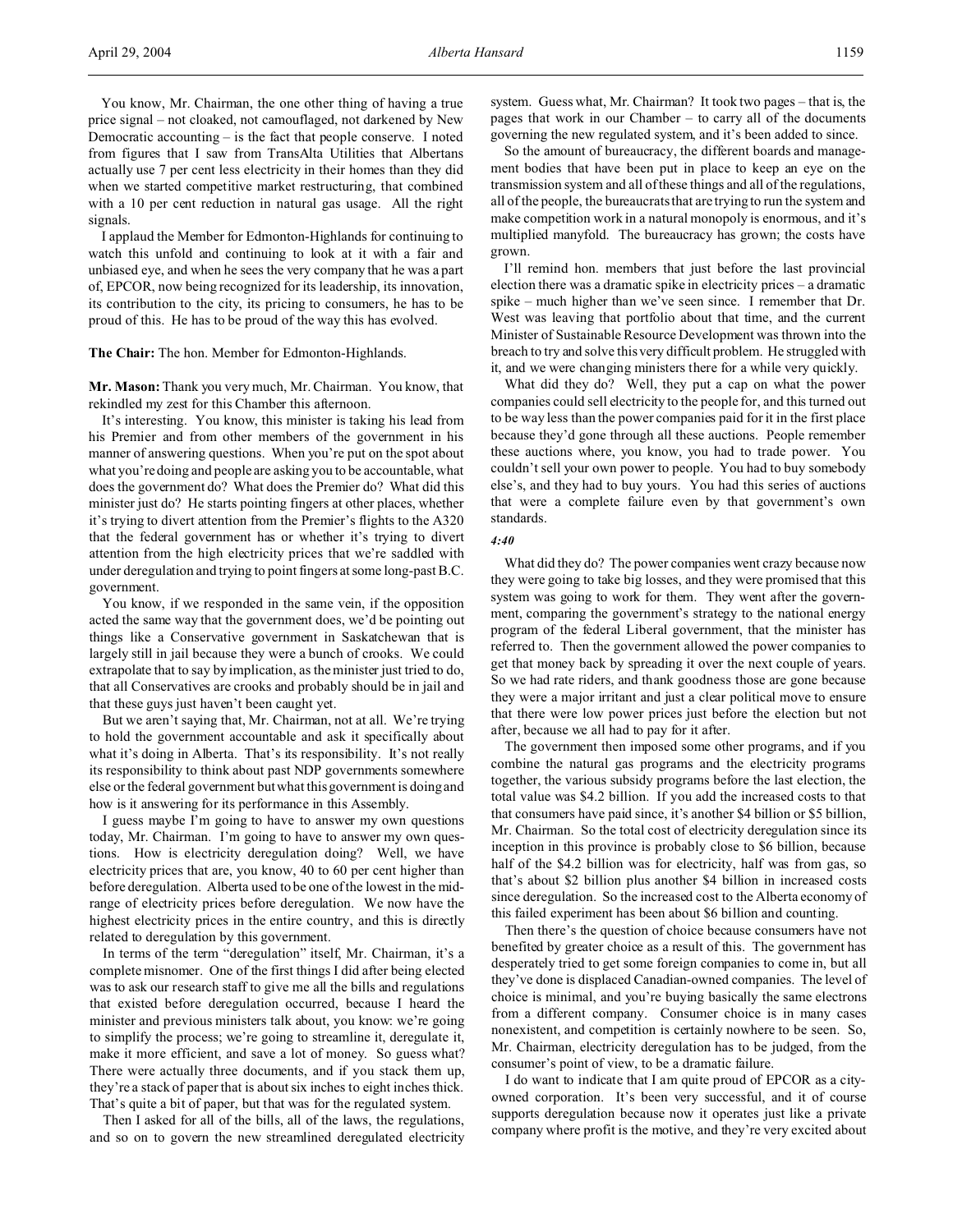deregulation because they can make buckets and buckets of money at the consumer's expense just as if they were a private company. So it's not the kind of company that I had in mind when I was on city council. It's just a private company that happens to be owned by a city, and I think there are advantages financially to the city, of course, but otherwise it's not the kind of corporation or approach to electricity that I would like to see.

I would like to remind the hon. minister that I was never on the board of EPCOR, but while I was on council, we did appoint the board members, and one of the board members that we appointed for a couple of terms was Peter Elzinga, who, of course, we know just stepped down as the Premier's chief of staff. You know, when the Premier kept thinking that I was a member of the board, I could just kick myself that I could never remember that Peter Elzinga, who worked in his office, was actually really on the board of EPCOR. I wish I had remembered that long before now.

But he did a good job for EPCOR, and certainly his connection with the government was beneficial because there was a lot of discrimination on the part of the provincial government against EPCOR because it was publicly owned, and we know that it does drive some members of this government completely mad to think about a publicly owned company outcompeting private companies. You know, it's just not in their frame of reference. They can't even imagine such a thing would be possible, Mr. Chairman, but there you go.

So I did want to just reiterate a question to the minister in a completely nonpartisan fashion because I think he missed it in his zeal, his trip down memory lane to the B.C. NDP government. You know, how fast ferries got in there, I don't know. I would like to ask the minister again how the progress is coming on implementing the recommendations of the Bolger committee.

**Mr. Smith:** Very well, Mr. Chairman.

**The Chair:** The hon. Member for Edmonton-Gold Bar.

**Mr. Lund:** From bad to worse.

**Mr. MacDonald:** Thank you very much, Mr. Chairman. The hon. Minister of Infrastructure just said that it's going from bad to worse. Well, that could describe the P3 system that's trying to build a courthouse in Calgary.

**Mr. Lund:** Well, it's still a P3.

**Mr. MacDonald:** Yes, isn't it. Pity, pity, pity.

Now, Mr. Chairman, why doesn't this government encourage more coal-generated electricity, considering it's much cheaper than natural gas-generated electricity? And if we're going to encourage coal-generated electricity, what plans are being made – I heard them discussed briefly earlier – in regard to the capture and compression of the flue gas stream and using that as a source of  $CO<sub>2</sub>$  for enhanced oil recovery? What exactly are the minister's plans in regard to that?

Also, on page 174 the performance measure chart indicates that only 37 per cent of Albertans know the role of energy and mineral resources in Alberta's economy and only 60 per cent of Albertans think the government is doing a good or very good job of providing energy information. What is the minister doing to improve these paltry figures?

Again, on page 174-175 the department in the budget is committed to establishing a competitive market framework for electricity and natural gas. Considering that energy deregulation has been, as calculated by the hon. member from Edmonton-Highlands, an \$8 billion boondoggle, why is this government still clinging to such a huge public policy mistake?

In the time that we have, Mr. Chairman, when will Albertans start seeing the \$3 million industry-funded pro energy deregulation propaganda campaign? Are you holding on to this propaganda campaign until just before the election?

Again – I didn't receive a satisfactory answer – once and for all: what is this government's precise position on joining the Grid West or the Regional Transmission Organization West?

And, certainly, for the benefit of the hon. Member for Vermilion-Lloydminster, what exactly are you planning for the rural electrification associations? It's quite interesting that they've sort of been moved from the Department of Energy to the protection of the Minister of Agriculture, Food and Rural Development. I suspect – and citizens do as well – that this government is planning to dismantle the REAs and the gas co-ops as well. So, you know, I believe this will be the second fiscal year that they've been moved under the protection of the minister of agriculture, and I would like an explanation of that.

## *4:50*

The electricity exports. We talked about those briefly before.

Now, on page 180 the EUB will "ensure energy and utility hearings are . . . open to broad public participation." I have had the opportunity of attending some of those regulatory hearings, just as I have had some public meetings on electricity deregulation, and the meetings on electricity deregulation haven't been government friendly. Will the government commit to allowing all consumer groups to participate in EUB utility hearings and not just its own Utilities Consumer Advocate?

On page 181, the EUB will address public safety concerns by continuing to incorporate "the recommendations of the Provincial Advisory Committee on Public Safety and Sour Gas." When will the government abolish the drilling of critical sour gas wells near populated areas? Why does the EUB spend money on granting hearings to applications that should be dismissed from the onset; for example, Compton Petroleum's application to drill six critical sour gas wells that could affect over 300,000 Calgarians?

On page 182, the EUB will "ensure accurate, comprehensive and current information," and it is going to be "readily available to stakeholders." Why are stakeholders not allowed to review all EUB applications on its web site?

Now, the financial overview of the department from the Energy estimates. I have some questions. Why was the ministry spending allowed to run \$13 million over budget last year? What were the causes for this overexpenditure? It had nothing to do with communicating that totally dysfunctional electricity deregulation propaganda campaign. I can only imagine what the communication strategies are on that. If electricity deregulation were a movie, it would be a horror movie.

**Mr. Mason:** A horror movie?

**Mr. MacDonald:** It would be a horror movie. Yes.

**Mr. Mason:** Night of the living dead.

**Mr. MacDonald:** A lot of it would be shot in the darkness, hon. member.

What steps are the minister taking to ensure that these cost overruns do not happen again this year? Why is the department only budgeting for \$191 million when it spent \$198 million last year? Why does the government predict a reduction in orphan well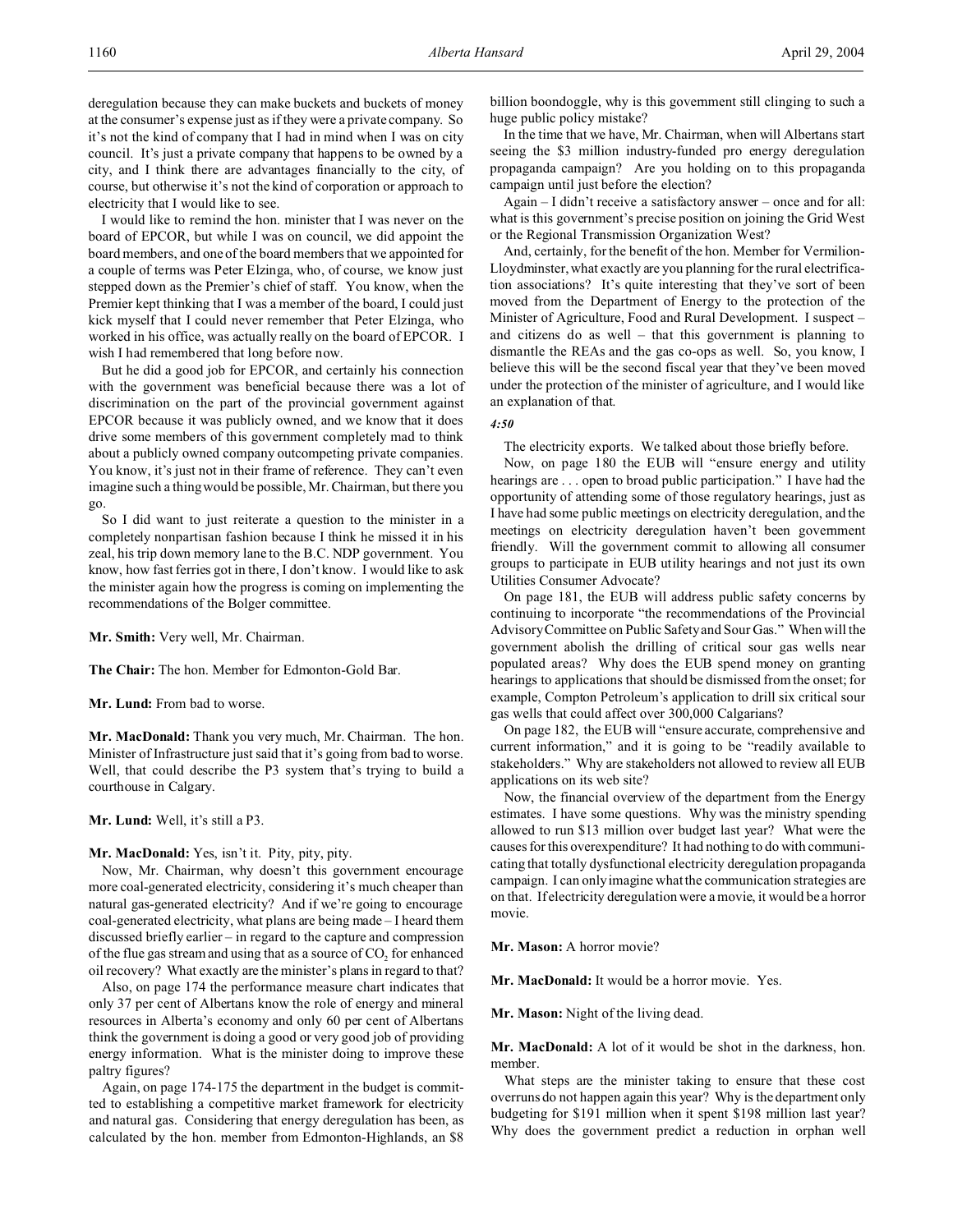abandonment activities considering that there are so many maturing oil fields in this province?

**Mr. Smith:** She asked that already.

**Mr. Mason:** But did you answer?

**Ms Carlson:** Yeah. He didn't answer.

**Mr. MacDonald:** I'm told that you have failed to answer that question, so I thought I would . . . [interjection] He's going to give this answer in writing? Okay.

Now, on page 113 the Minister of Energy has the dubious distinction not only of having a lot of airplane flights – he's certainly a frequent flyer, Mr. Chairman; he's a busy man – but the highest communication budget at over \$990,000, trying to sell a defective product, which is electricity deregulation. Why doesn't the minister save some tax dollars by quitting trying to sell Albertans a defective product that they clearly do not want?

Earlier this afternoon I tried to encourage the minister to finally accept the fact that electricity is an essential service. It is not a commodity. We could save a few dollars here, and this is a government, in my view, that needs to save a few dollars.

Also, will the minister provide a complete breakdown of the communications budget?

Here on page 117, where you're talking about expected revenue and expense, why is the ministry expecting to take in only \$5 billion in resource revenue, 35 per cent less than the \$7.8 billion it raked in last year? Who is responsible for these estimates? Is it the Department of Finance, or is it the Department of Energy?

In a department that stresses deregulation, why has the cost of energy regulation increased by \$16 million, or 17 per cent, since the fiscal year 2002-2003?

The Department of Energy will – I see on page 122 – increase its full-time equivalent employment by 12 to 556. The EUB will increase its full-time equivalents or employees by 18, to 818.

Now, going back to the former tenure of Dr. West – I never looked this year, and I might have to – regrettable staff turnover was an item.

**Mr. Smith:** It's going to be an item in Edmonton-Highlands in the next election – or in Edmonton-Gold Bar, sorry.

**Mr. MacDonald:** It's going to be an item in Edmonton-Highlands in the next election.

There are a lot of fine people working for the EUB, and many of them after they were let go were hired by private enterprise for probably a lot more than what they were getting at the EUB. There seemed to be a problem there with the EUB recruiting replacements.

Now, this is not the first time that this has happened after Dr. West has been involved in a department. Hopefully, we've seen the end of that. The only place I would encourage Dr. West to look now is at the size of his cabinet. Let's leave the EUB alone; let's leave the public service alone. Let's, perhaps, shrink the size of the cabinet.

**Mr. Smith:** The only thing Dr. West is intent on shrinking is right over there.

**Mr. MacDonald:** Our seats are going to be reduced if Dr. West has his way. That's interesting.

**Mr. Mason:** Well, now you've got it on the record, hon. member.

**Mr. MacDonald:** That's the purpose.

**An Hon. Member:** The NDs could go up.

**Mr. MacDonald:** You would hope. Yeah. You would hope.

The EUB has had a great deal of difficulty getting over that period of turmoil in its staffing. Is this the reason we've had to hire 30 additional full-time employees? Certainly, with the increase in activity in the oil patch I, for one, couldn't find fault with that because we need people to ensure that the development continues in an orderly fashion.

We have some questions that, unfortunately, weren't answered from last year, and they are these, Mr. Chairman. What are the Department of Energy's responsibilities in the implementation of the government's action plan on climate change? Why isn't there a performance measure to measure consumer satisfaction with the implementation of deregulation? How many energy retailers does Alberta need before prices decrease substantially? Is there any money allocated to a consumer education program about buying electricity from a retailer, and if not, why not? This is something we had proposed. The minister has got that confused with a propaganda campaign.

There are also other issues that, certainly, we need to deal with.

The issue surrounding water. The minister is not distinguishing between fresh or potable water and produced water as a result of coal bed methane production. What measures are being considered to get rid of the produced water as a result of coal bed methane production?

*5:00*

The minister in his own report – and certainly I hope he's had a chance to read this. This would be good reading on an airplane, so I can only assume that the minister has had a chance to read it. The potential water disposal and diversion strategies for coal bed methane: no two coal beds are the same in the province. No two coal bed methane basins are the same. So we can't assume that produced water is going to be the same from every well. We can't assume that the chemical composition of that water, whatever is in it, arsenic or beryllium or mercury, that any of those elements that may be present in the water would also be present in a coal bed methane bed that is, let's say, 30 kilometres west of Sylvan Lake.

So what exactly are we doing about produced water? Are we going to use that as a dedicated source for enhanced oil recovery? What are we also going to do with the studies that I'm sure are being done? They're not public, to this member's knowledge.

As coal bed methane production increases, what exactly is happening to the water table? Is the water table going down? Is it staying the same? What sort of tests are we doing on that? I see the minister shaking his head, but I think this is very, very important. With every test well we have in production right now, we should have adjacent to it a well to check the water table to see what effect, if any, this is having on the water table. If this is being done, please provide the information not only to the Energy critic but to the landowners, who are very interested in this throughout the province.

Thank you.

**Mr. Smith:** I would like to provide answers, Mr. Chairman, as well as to continue to separate fact from fiction. Oh, where to start? Where to start? Such a task. You know, just when you think you've heard it all from the Member for Edmonton-Highlands, in comes his cleanup batter, the member from Edmonton-Gold Brick. I've got to tell you that when the Member for Edmonton-Highlands was speaking, it was getting so thin that I thought I heard the sound of the automatic pumps kicking in. It's indeed thin gruel to shovel.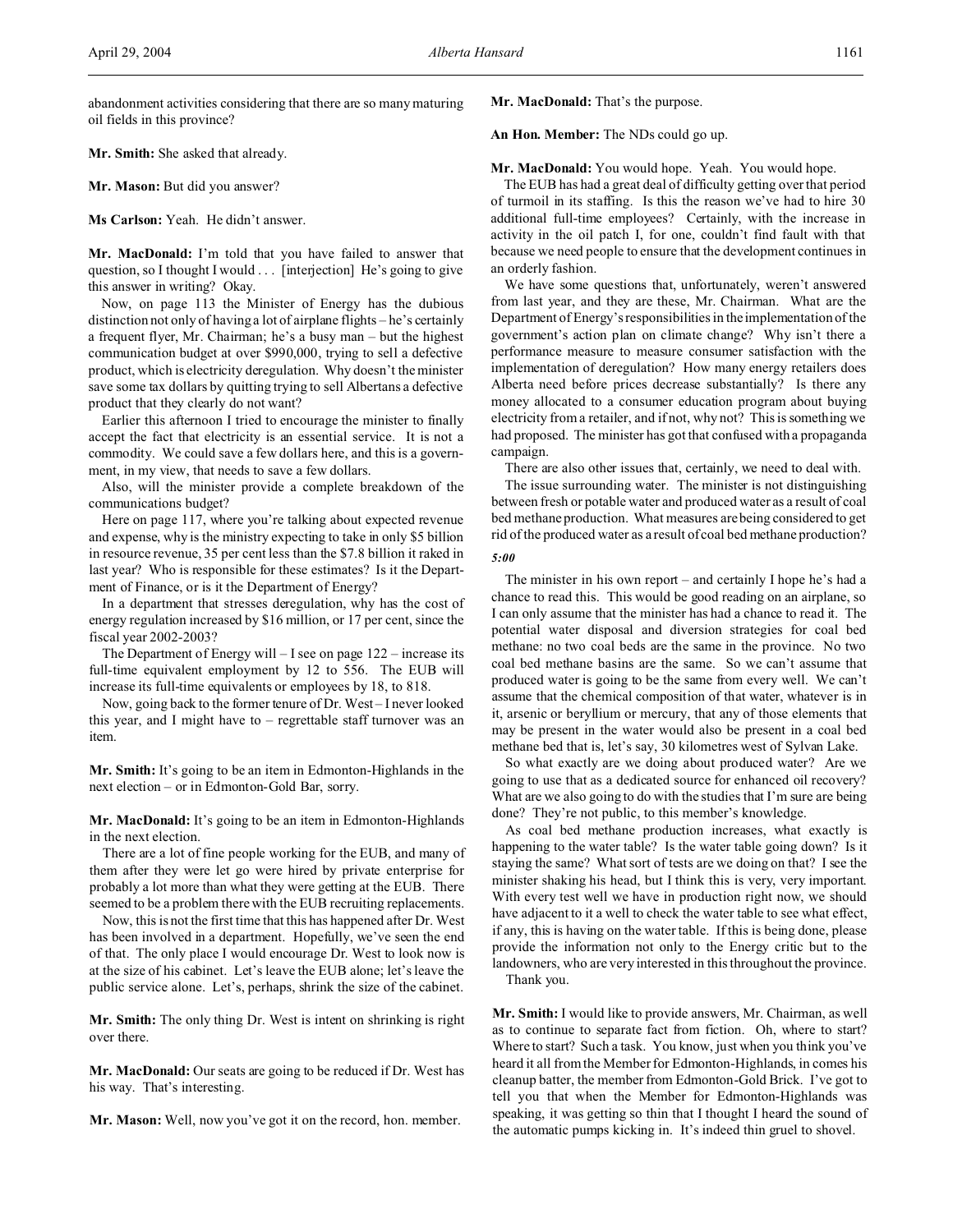The member turned his attention from his concept of gas to sour gas, and sour gas is one of the great success stories in Alberta. Over 30 per cent of our natural gas is derived from sour gas deposits. When we say sour gas, Mr. Chairman, we mean gas that has the presence of hydrogen sulphide in it, and at that time you have to find a process that separates the hydrogen from the sulphur.

In fact, we've created at the University of Calgary, where the Institute for Sustainable Energy, Environment and Economy is, the Alberta Sulphur Research Institute. That institute is known worldwide for its ability to attack difficult issues with respect to sour gas and to be able to remove the sulphur from the gas, condition the gas, and get it ready for your furnace. Without the great work of that sulphur institute over the years, we would have lost billions – billions – of dollars of royalty revenues, Mr. Chairman. So this is a good time to congratulate those scientists who work at the Alberta sulphur institute, housed actually in the former Imperial Oil Building, which is close to the University of Calgary, which is now owned by the University of Calgary and will subsequently house the sulphur institute as well as other energy-related chairs.

The member can go back to the minutes from many EUB inquiries as well as to a concentrated study on sour gas recommendations, some 87 recommendations from the EUB and a joint stakeholder committee to manage sour gas in Alberta. That program has accelerated ahead, and it's a success. Recommendations in the 60s, 70s levels are now being implemented. One of the major stakeholders, a noted veterinarian from Rocky Mountain House, has indicated that she was extremely pleased by the response the government had in the management of sour gas at the EUB level. We have reduced flaring by 56 per cent. We have reduced venting. There is no jurisdiction more competent to handle sour gas than the Alberta industry and the Alberta regulator.

Mr. Chairman, the fact is that sour gas does not endanger 300,000 people. The fact is that the mere policy of ignition would hold those individuals safe. It is a tribute, I think, to the EUB and to those who are applying for sour gas licences of the care and handling that they have in detailed emergency response plans. The member's rhetoric belies his experience in the oil patch. He's actually much more knowledgeable than he lets on or shows, and he knows full well how competent members are with respect to sour gas in this province.

With respect to his discussion with consumers and the EUB, he knows full well that there are consumer intercessions, that there are lots and ample opportunities for the consumer to be heard. There's the Consumers' Association of Alberta. There are singular interventions. There's, of course, the good work being done by the utilities advocate, that is housed in the Department of Government Services.

About everything being placed on the web site. I don't know if everything is, but the member should know that there were well over 54,000 applications for licences and permits at the EUB last year and that he should be able to get the information he needs from the EUB.

While we're on the subject of the EUB, I just want to refer back to his question on the orphaned well funds because I think it's an important piece to cover here so that he won't be burdened by having to read even more in a written reply. Of course, they're wrong, as usual. The orphaned well fund is not being reduced. In fact, it is being increased \$1.9 million from calendar year 2003 to calendar year 2004 and a further \$100,000 from '04 to '05. The program levy: in 2003, \$8 million; in 2004, \$9.9 million; in 2005, \$10 million. The fiscal year '03-04 has captured two calendar year levies, Mr. Chairman, of \$8 million and \$9.9 million, for a total of \$17.9 million.

He knows full well that these orphaned wells are funded by industry and managed by the EUB in terms of the money, and it has worked. It has worked better than any other program in any known oil-producing jurisdiction in the world. So instead of being critical, I think he should be applaudatory, Mr. Chairman.

He knows full well that each sour gas well application is evaluated separately, assessed on its own risk, weighed on its own merit, and cannot be, as he would so injure the royalty structure of Alberta to be, summarily dismissed.

I do want to comment briefly on the \$13 million that the member talked about. That \$13 million, Mr. Chairman, is a flow through to reflect the increase in the orphan abandonment dollars paid by industry. It reflects two FTEs' – not 20, not 50, not 100 – increase due to the Energy and Utilities Board's workload, that has increased.

# *5:10*

Of course, we have to remember, Mr. Chairman, as I said earlier – if he had only been listening, it would've been so much more helpful – that we have in the last four years collected royalties equal to the previous 10 combined. That's a combination of price and activity. So when you do the work to license, let's say, 8,000 wells and then you do the work to license 20,000 wells, you could use a couple of extra people. That incremental workload – they must be wonderful people because they can move from 8,000 wells to 20,000 wells. I think it's a good story and reflects the increased activity in this province.

I also think that that activity is a reflection of investor and industry confidence in a very strong and competent royalty structure. So we can dismiss, I think, with fact any concerns expressed by the member with respect to the royalty structure.

I think that the communication budget is well known to the member, and he's fully aware that that's applied to the public information work that has been done with respect to a new competitive market. In many cases previous to it he's asked for it; then he complains about money being spent on it; then he wants to know when more is going to be spent, but then it's not information, but it's propaganda. So we'll just continue on, Mr. Chairman, with a good program. Any further program with respect to consumer information will be carried on by the Minister of Government Services.

With respect to his comments on produced water and for some reason wanting to double the amount of coal bed methane drilling, I think that in the only two instances where they thought they were going to apply for a freshwater well, it turned into saline or brackish water. That water was then reinjected back into the formation. We have not had to deal with water disposal in a coal bed methane well to date of the some thousand that have been drilled.

**The Chair:** I hesitate to interrupt the hon. Minister of Energy, but pursuant to Standing Order 58(5) which provides for the Committee of Supply to rise and report not later than 5:15 p.m. on Tuesday, Wednesday, or Thursday afternoons, I must now put the question after consideration of the business plan and the proposed estimates of the Department of Energy for the fiscal year ending March 31, 2005.

## Agreed to:

Operating Expense and Equipment/Inventory Purchases  $$113,833,000$ 

**The Chair:** Shall the vote be reported? Are you agreed?

## **Hon. Members:** Agreed.